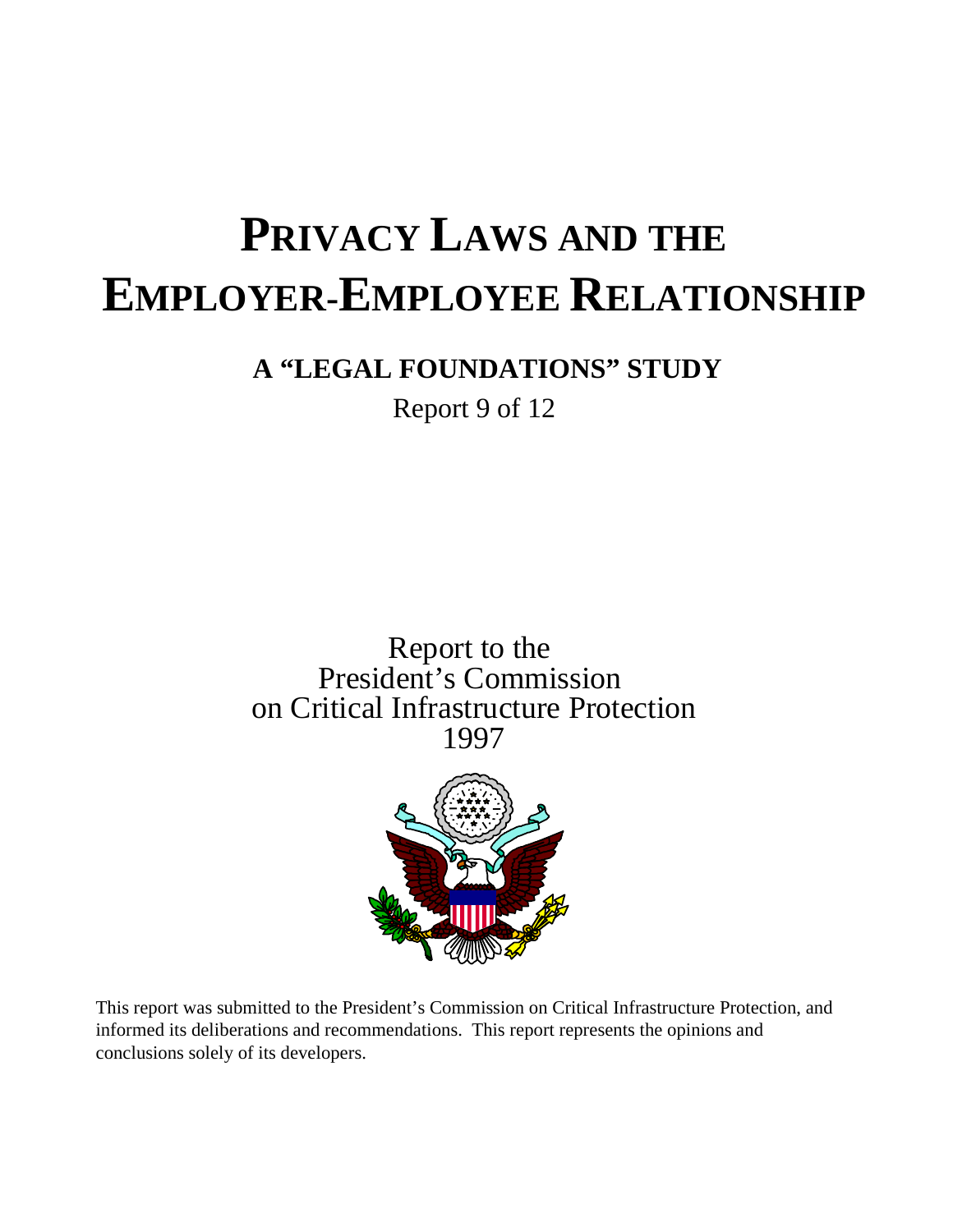# **Contents**

|                                                                                                                                                                                                                           | Page |
|---------------------------------------------------------------------------------------------------------------------------------------------------------------------------------------------------------------------------|------|
|                                                                                                                                                                                                                           |      |
|                                                                                                                                                                                                                           |      |
| <b>Part One:</b>                                                                                                                                                                                                          |      |
|                                                                                                                                                                                                                           |      |
|                                                                                                                                                                                                                           |      |
|                                                                                                                                                                                                                           |      |
| <b>Part Three:</b><br>General Recommendation By the Federal Government That States<br>Individually Examine Potential Unintended Consequences of Related                                                                   |      |
| Legislation And Consider Benefits of Adopting Unified Approaches  17<br>Federal Government Points Out Benefits of States Voluntarily Adopting<br>Minimal Consensual "Baseline" For Acquisition of Background Information, |      |
| The Administration Can Name a Panel To Consider Best Approach to Achieving                                                                                                                                                |      |
| Congress And The Administration Can Recommend Narrow Amendments To                                                                                                                                                        |      |
| Federal Privacy Laws To Serve As Model for State Legislative Reform  19<br>The Administration Can Recommend Limited Congressional Preemption Of                                                                           |      |
|                                                                                                                                                                                                                           |      |
| <b>Part Four:</b>                                                                                                                                                                                                         |      |
|                                                                                                                                                                                                                           |      |
|                                                                                                                                                                                                                           |      |
|                                                                                                                                                                                                                           |      |
|                                                                                                                                                                                                                           |      |
|                                                                                                                                                                                                                           |      |
|                                                                                                                                                                                                                           |      |
| <b>Appendices</b>                                                                                                                                                                                                         |      |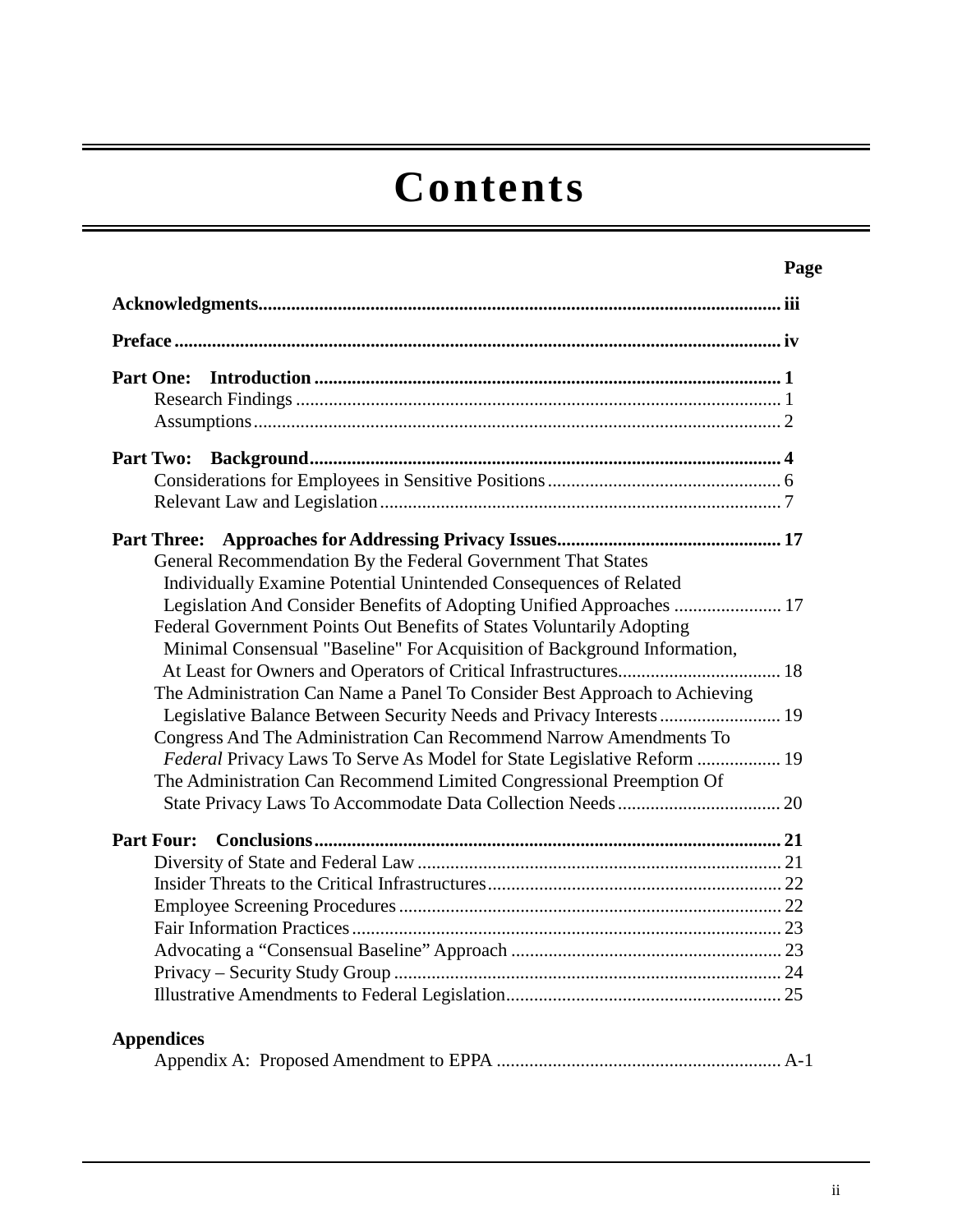# **Acknowledgments**

The *Legal Foundations* series of reports of the President's Commission on Critical Infrastructure Protection (PCCIP) resulted from the concerted efforts and hard work of several individuals. The Commission gratefully acknowledges Commissioner Stevan D. Mitchell and Assistant General Counsel Elizabeth A. Banker for their leadership and important contributions in developing the *Legal Foundations* series of reports. Their research, writing and analytical contributions were essential to the success of the effort.

The Commission also acknowledges Lee M. Zeichner, Esq. of LegalNet Works Incorporated and his staff, for conceptualizing and maintaining the legal issues database and for providing tireless research support. Finally, the Commission acknowledges the contributions of Senior Consultant Paul Byron Pattak for his deft editing of this compilation.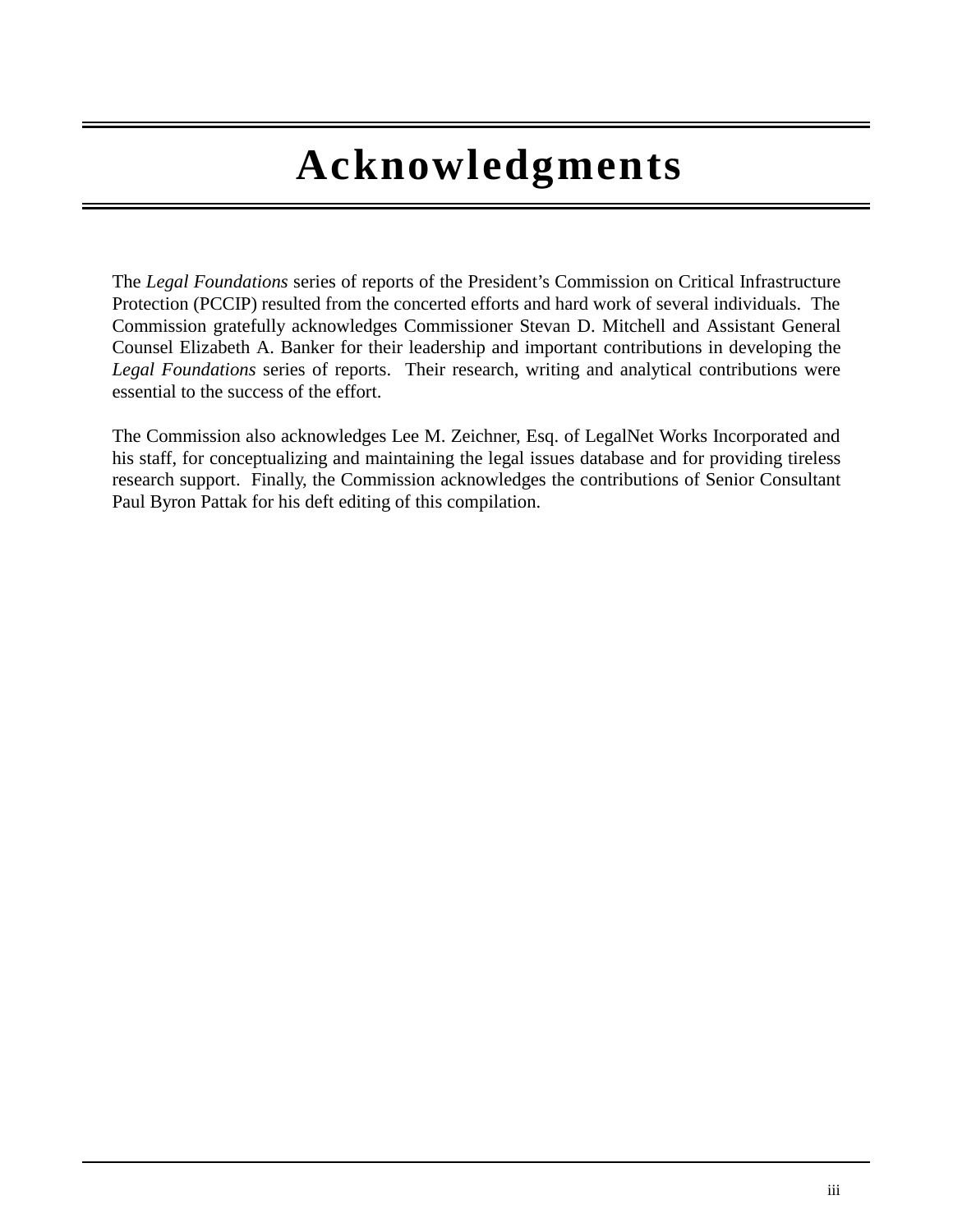# **Preface**

Executive Order 13010 established the President's Commission on Critical Infrastructure Protection (PCCIP) and tasked it with assessing the vulnerabilities of, and threats to, eight named critical infrastructures and developing a national strategy for protecting those infrastructures from physical and cyber threats. The Executive Order also required that the PCCIP consider the legal and policy issues raised by efforts to protect the critical infrastructures and propose statutory and regulatory changes necessary to effect any subsequent PCCIP recommendations.

To respond to the legal challenges posed by efforts to protect critical infrastructures, the PCCIP undertook a variety of activities to formulate options and to facilitate eventual implementation of PCCIP recommendations by the Federal government and the private sector. The PCCIP recognized that the process of infrastructure assurance would require cultural and legal change over time. Thus, these activities were undertaken with the expectation that many would continue past the life of the PCCIP itself.

The *Legal Foundations* series of reports attempts to identify and describe many of the legal issues associated with the process of infrastructure assurance. The reports were used by the PCCIP to inform its deliberations. The series consists of 12 reports:

- *1. Legal Foundations: Studies and Conclusions*
- *2. The Federal Legal Landscape*
- *3. The Regulatory Landscape*
- *4. Legal Authorities Database*
- *5. Infrastructure Protection Solutions Catalog*
- *6. Major Federal Legislation*
- *7. Adequacy of Criminal Law and Procedure (Cyber)*
- *8. Adequacy of Criminal Law and Procedure (Physical)*
- *9. Privacy and the Employer-Employee Relationship*
- *10. Legal Impediments to Information Sharing*
- *11. Federal Government Model Performance*
- *12. Approaches to Cyber Intrusion Response*

and two special studies:

- *Information Sharing Models*
- *Private Intrusion Response*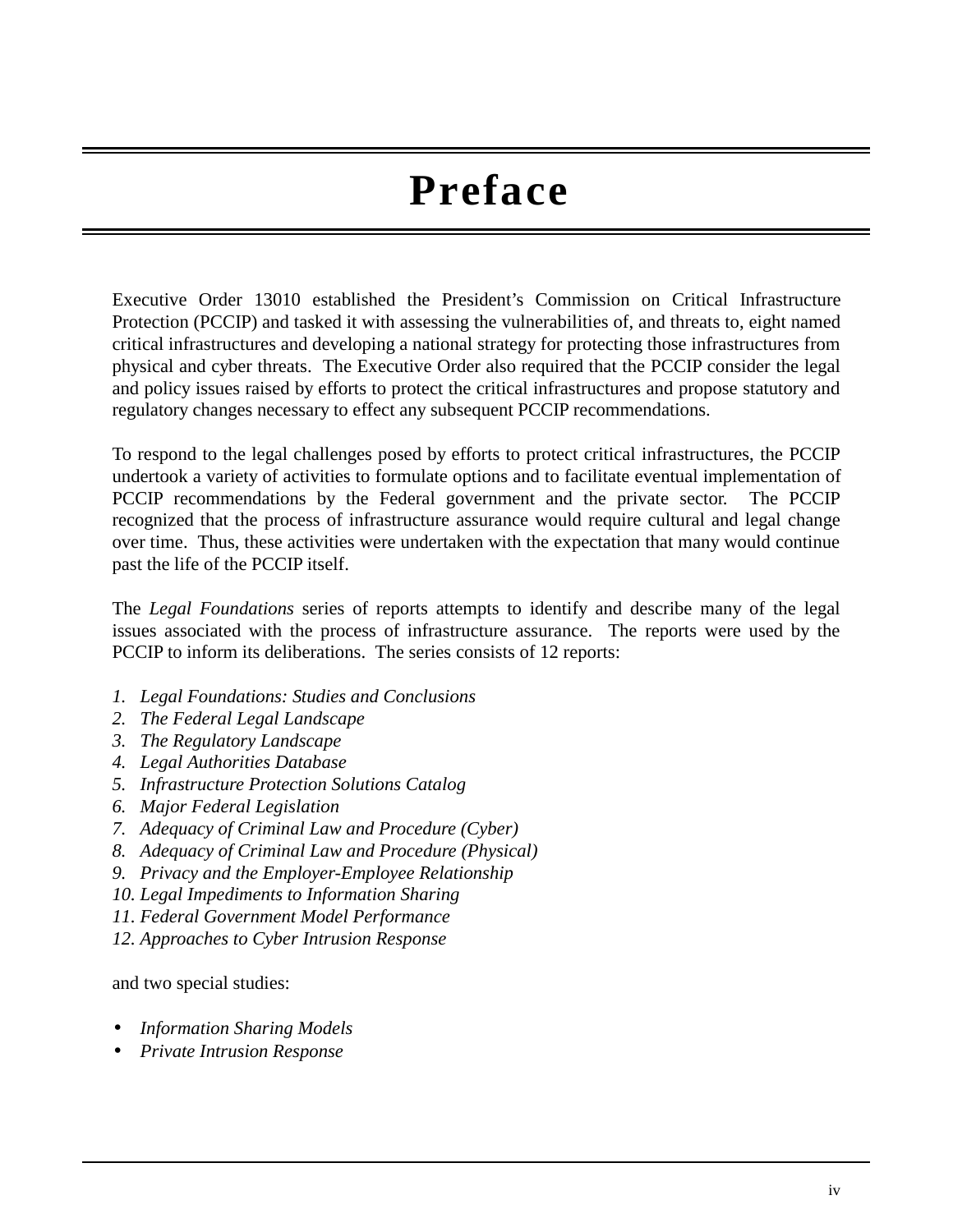*Legal Foundations: Studies and Conclusions* is the overall summary report. It describes the other reports, the methodologies used by the researchers to prepare them, and summarizes the possible approaches and conclusions that were presented to the PCCIP for its consideration. The series has been sequenced to allow interested readers to study in detail a specific area of interest. However, to fully appreciate the scope of the topics studied and their potential interaction, a review of the entire series is recommended.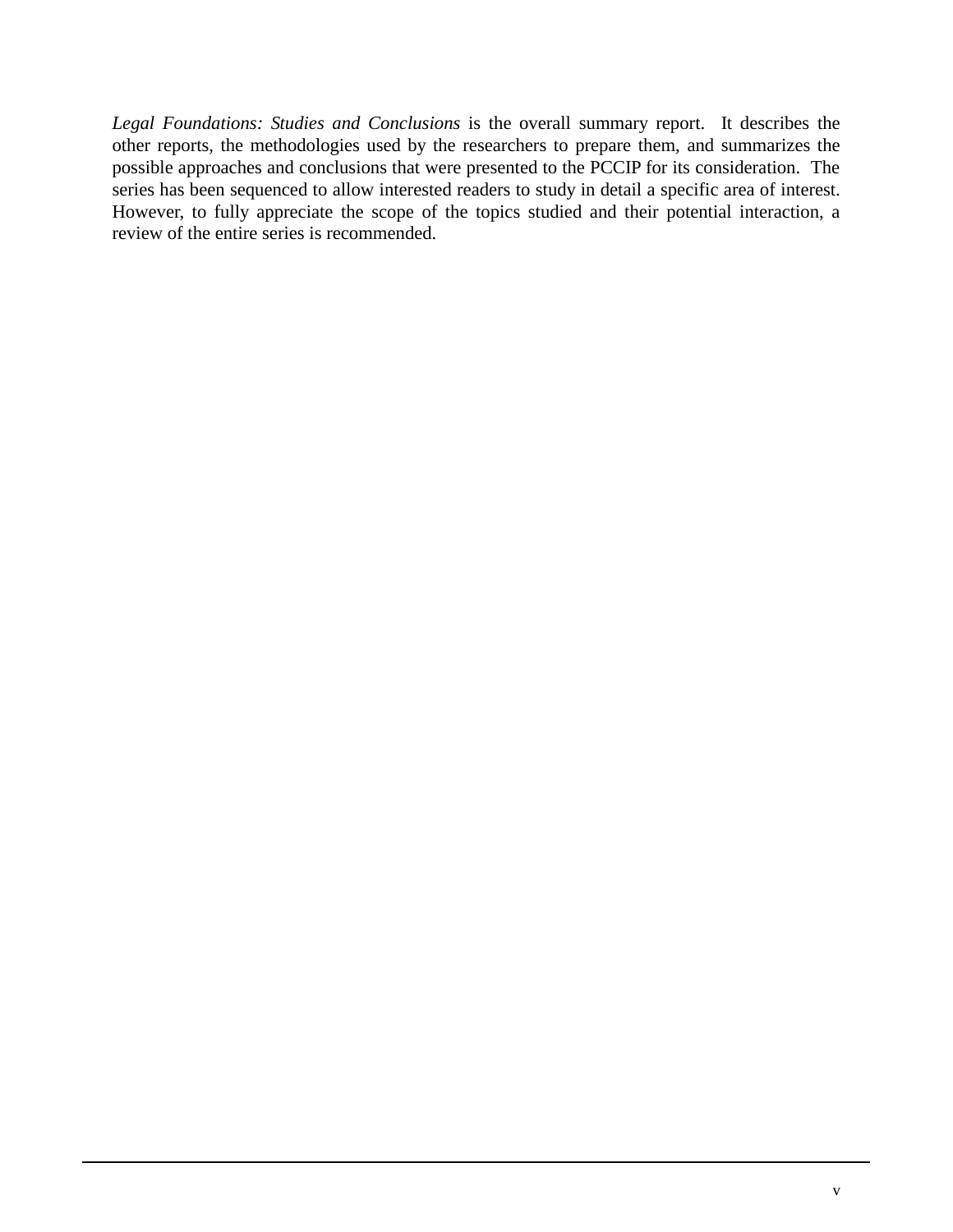## **Part One**

# **Introduction**

This paper examines what the Federal government should do, if anything, to insure that appropriate legal means exist by which governments and the private sector can collect, retain and disseminate data or information integral to achieving infrastructure assurance objectives while respecting fundamental privacy concerns of individuals and the interests of state legislatures in protecting citizens' privacy. The paper explores the possibility of making available to owners and operators, for use in filling certain sensitive positions within the critical infrastructures, some of the techniques and methods currently used by the Federal government to screen employees for employment in certain sensitive positions.

### **Research Findings**

- "Insider" misconduct is the most immediate and, to some, the most predominant security concern of infrastructure owners and operators. Insiders pose a potential threat along physical and cyber dimensions.
- Insider harm can prove more devastating than outsider harm by virtue of the insider's superior knowledge and access.
- Employee screening and employee monitoring are two techniques by which employers can impose additional security in the workplace. Of the two, employee screening appears to be the least intrusive.
- In 1994, Congress attempted to strike the delicate balance between the employer's right to monitor and employees' privacy interests in a series of comprehensive legislative proposals. The failure of those efforts demonstrates the difficulty and sensitivity of the issue.
- Enhanced employee screening, resembling measures taken by the Federal government in issuing security clearances, may prevent or deter some forms of insider misconduct.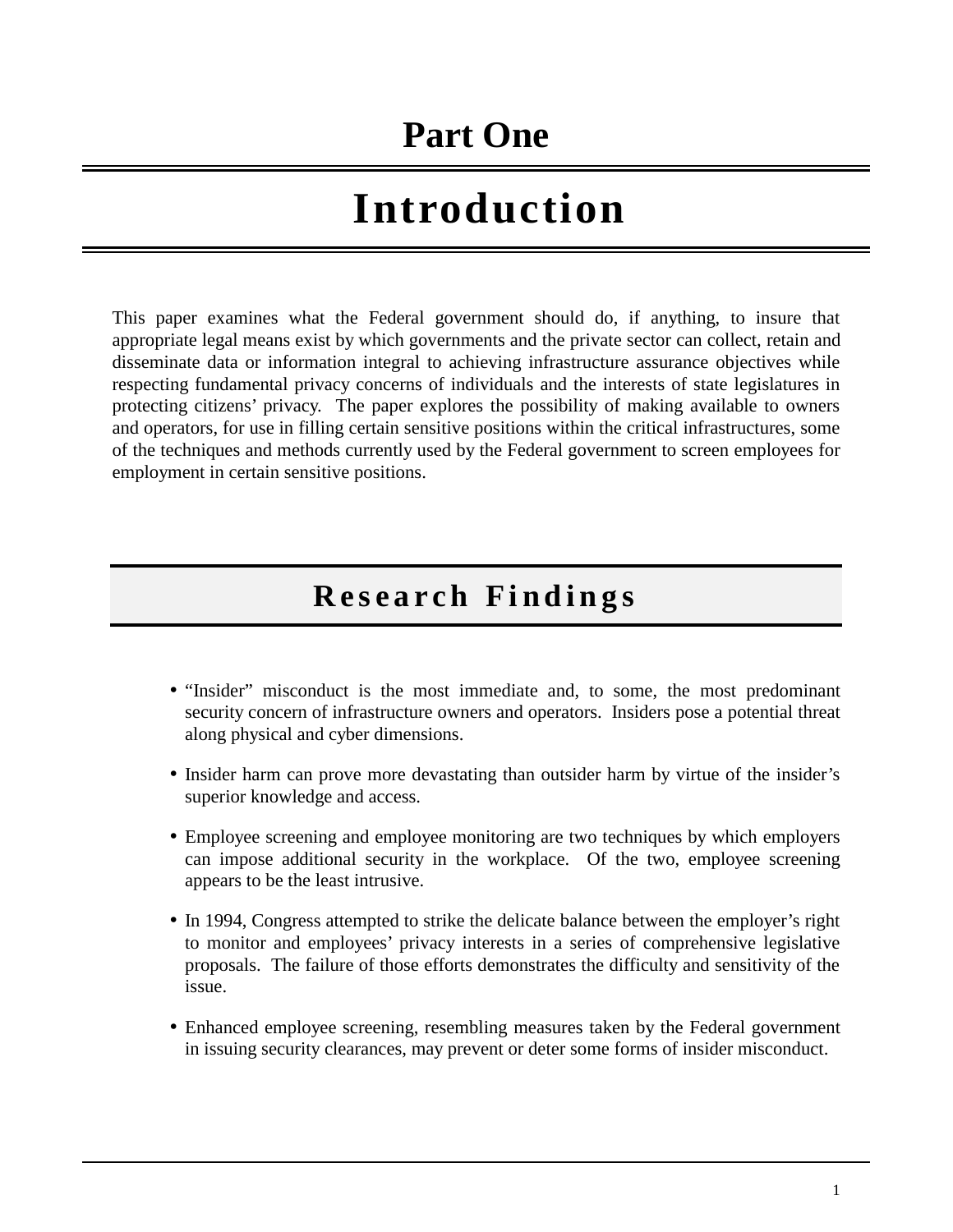- Efforts to prevent insider harm through more stringent employee screening implicate employee privacy issues, necessitating that a balance be struck between privacy and security:
	- ♦ Employers may wish to take into account in employment decisions factors such as criminal history, employment history, credit history, or even the results of a polygraph examination.
	- ♦ Individuals have a strong interest in controlling collection and dissemination of such highly personal (and potentially unreliable) information.
- Information technology exacerbates this potential clash of interests by increasing the ease with which such information might be collected, stored and disseminated.
- State lawmaking bodies have been responsive to citizens' privacy concerns, particularly where electronically stored information is concerned, and have enacted measures designed to protect sensitive information from collection or disclosure.
- Though responsive, the states have not adopted uniform approaches to these information privacy issues. This has resulted in a rich and varied "patchwork" of laws governing, among other things, the employer-employee relationship.
- This patchwork of privacy protections applies predominantly to private sector employees. Federal, state and local government employees are often expressly exempt.
- Federal laws have been established in some instances within this environment to unify divergent approaches, or to protect or restore vital national security concerns.

### **Assumptions**

- Some state and Federal employee "privacy" laws, though enacted with best intentions, may unduly restrict the collection or dissemination of information that might otherwise be used by an owner or operator of the critical infrastructures to enhance infrastructure assurance.
- The elimination of some undue restrictions on collecting and sharing job-related information (at least for the owners and operators of critical infrastructures seeking to fill key positions) would permit and encourage owners and operators to avail themselves of employee screening procedures akin to those used by the government in issuing security clearances.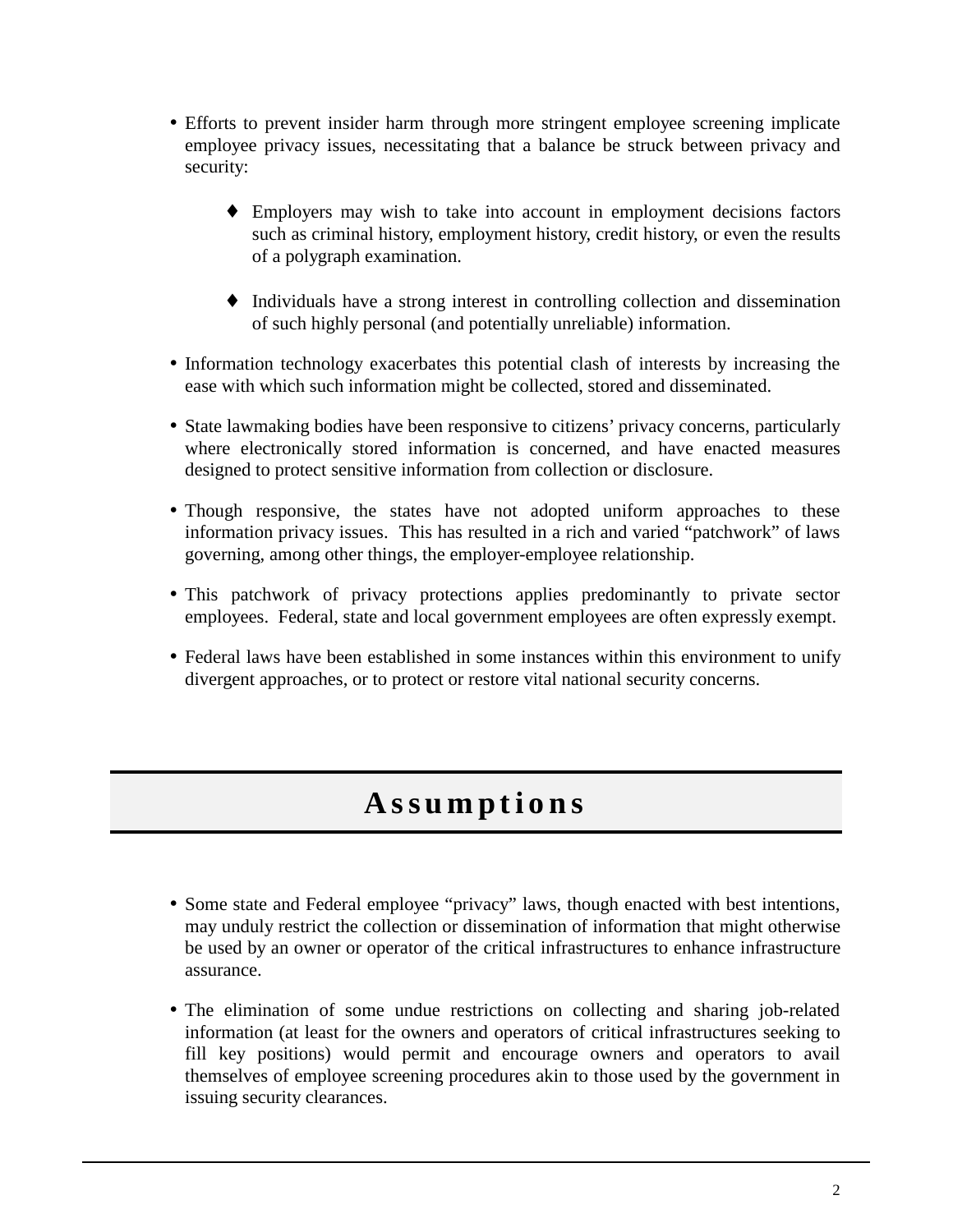• Allowing owners and operators to more carefully pre-screen employees or prospective employees for certain sensitive positions within the critical infrastructures will enhance infrastructure assurance.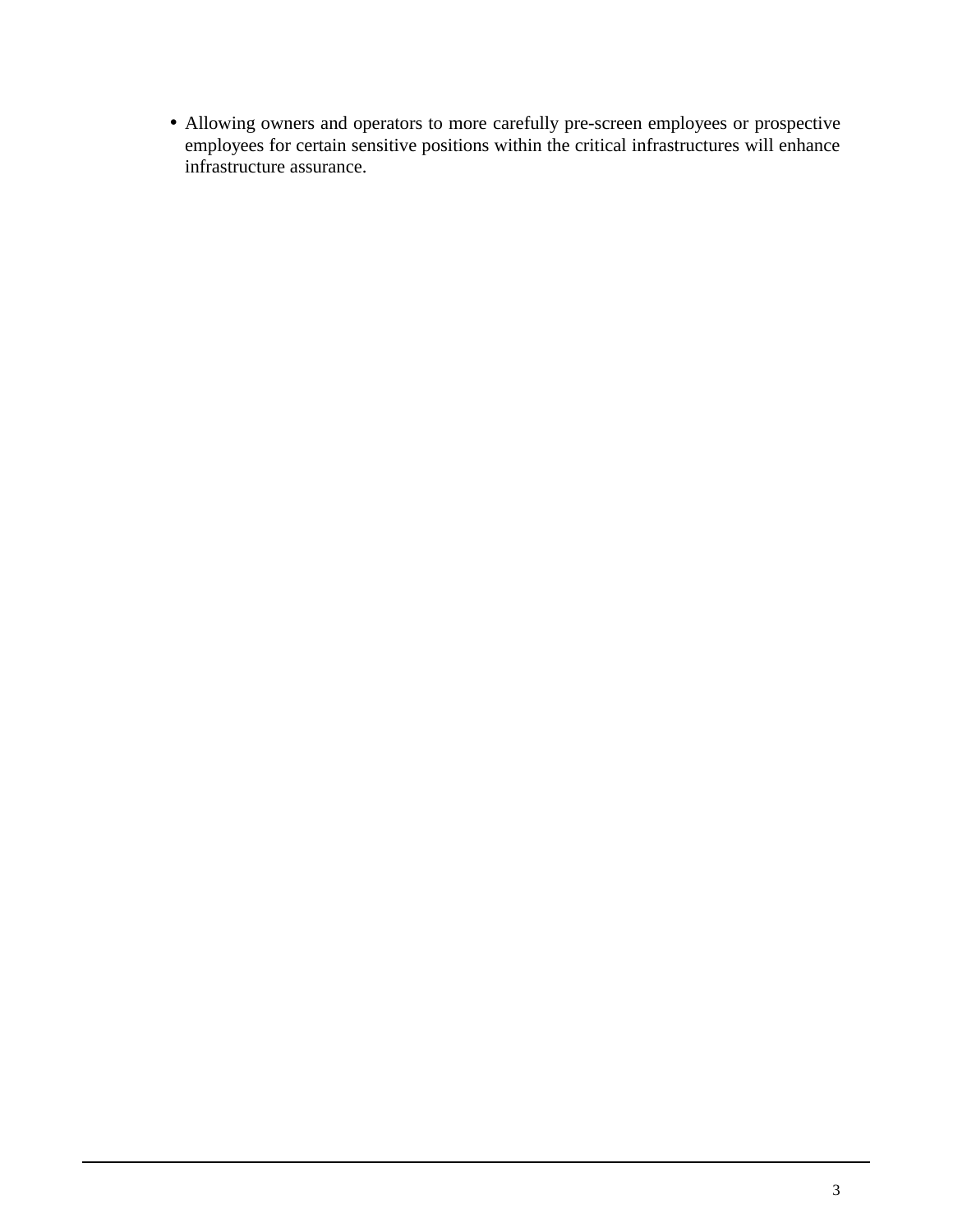## **Part Two**

# **Background**

One the most pressing and complex problems facing our nation's critical infrastructures is the threat posed by their own employees. In a recent survey, 87 percent of respondents cited "disgruntled employees" as the likely source of computer attacks on their company.<sup>1</sup> Despite the alarming percentage of computer-related incidents, and the persistence of traditional criminal activity by insiders (\$120 billion in employee theft each year), $\frac{1}{2}$  few recommendations have been made in the area to date. The reluctance to address this problem may be traced to concerns among legislators, at the Federal and state levels, over infringing on the legitimate privacy interests of upstanding citizens. "The employer's interest in maintaining an honest workplace is not always consistent with the employee's interest in privacy."<sup>3</sup>

In fact, the trend in state legislation has been toward increasing the protections of employees and prospective employees from employer incursions into their personal privacy. These state statutes may forbid anything from inquiring about personal relationships to investigating criminal histories. While many of these statutes are well-crafted and serve the interests of employees and employers alike, others may be over-inclusive and ultimately inhibit infrastructure owners and operators from taking necessary security precautions.<sup>4</sup>

Not only is addressing the "insider threat" difficult because of the privacy interests at stake, but there are also difficult federalism concerns that must be considered. The Federal government has jurisdiction over the critical infrastructures through the interstate commerce power, and has in the past regulated some of the infrastructures quite heavily. However, the area of privacy has traditionally been left to the states to develop the appropriate balance of interests. This is consistent with the constitutional authority of the states to exercise general police powers, including legislating for the public health, safety, morals and welfare of their citizens. The result has been varied and inconsistent approaches among the states.

In each of the specific areas identified by the research into privacy laws and their impact on critical infrastructure owners and operators, issues of Federal-state relations dictate the options that are available. Federal law is only possible in those areas that touch on interstate commerce

 1 CSI/FBI 1997 Computer Security Survey.

<sup>2</sup> <sup>2</sup> Rochelle B. Ecker, *To Catch a Thief: The Private Employer's Guide to Getting and Keeping an Honest Employee,* 63 U.M.K.C. L. REV. 251, 252 (1994). 63 U.M.K.C. L. REV. 251, 252 (1994). <sup>3</sup> *Id.* 4 In contrast, recent state legislation promoting the on-line availability of public records may provide more access

than is needed to protect the interests of critical infrastructure employers and employers generally, to the detriment of the employee. *See, e.g.*, H.R. 2112, 55<sup>th</sup> Leg., Reg. Sess., (Washington 1997) (providing for criminal history information to be available via the Internet).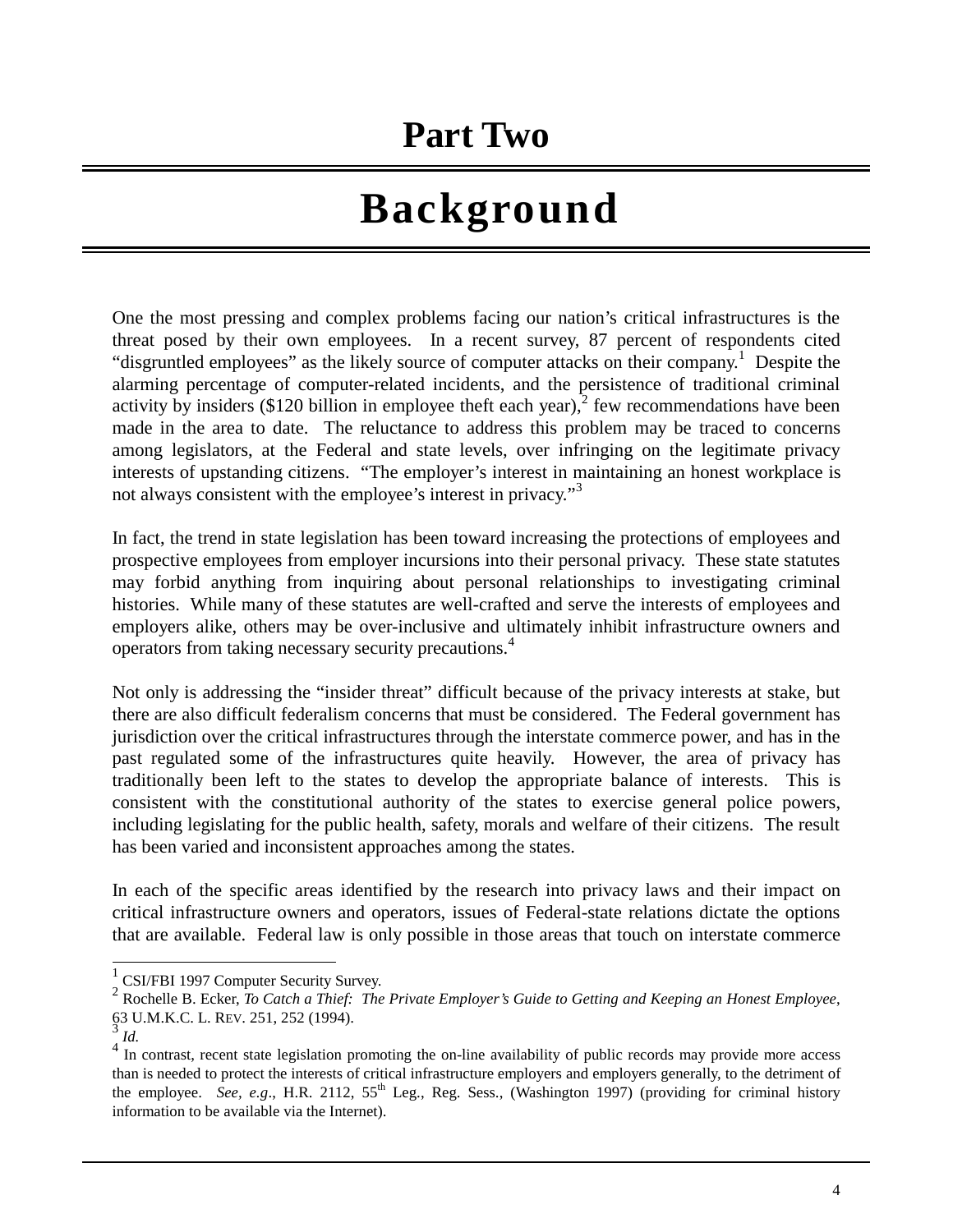as a legal matter. As a matter of policy, Federal legislation, trumping existing state laws, may only be appropriate in those areas where the lack of uniformity among the states or failure of the states to recognize security-related issues rise to the level of national security concerns. The available approaches include:

- 1. **The Status Quo:** The status quo in this context amounts to a recognition and tacit acceptance of the existence and continued development of fifty very different genres of state privacy and employer-employee-related legislation.
- 2. **Highlighting Critical Infrastructure Issues to the States and Suggest Reconsideration of Privacy Legislation:** This is a deferential approach that will not on its own achieve uniformity, but may succeed in achieving revisions to current legislation or new legislation that is more sensitive to the needs of critical infrastructure owners and operators.
- 3. **Creation of a Federal Privacy Baseline:** Congress may draft and enact legislation that sets the minimum for privacy protection in a given area. States would then be free to allow for greater privacy protection as necessary. This approach, while it does articulate a Federal position, is not preemptive of state efforts (unless the state currently falls below the threshold of the Federal baseline).
- 4. **Federal Preemption:** In areas that touch interstate commerce, Congress may exercise its authority to pass legislation that, rather than setting a minimum which states must adhere to, completely overtakes the area of law from state control. While this is a highly intrusive approach, it creates a level uniformity across Federal and state levels that is otherwise unachievable.
- 5. **Study of the need for and advisability of any or all of the above approaches:** While yet another study delays action, it allows the appropriate interests to be considered and incorporated into any change, whether merely recommended to the states or mandated by Federal preemption.

These approaches may be applicable to the following areas identified as potential impediments to the achievement of infrastructure assurance objectives. These impediments tend to restrict the ability of employers, or potential employers, from screening or monitoring employees or applicants, thus constraining the ability of private owners and operators to protect critical infrastructures from insider threats by conducting the sort of background investigations routinely performed on Federal employees in sensitive positions.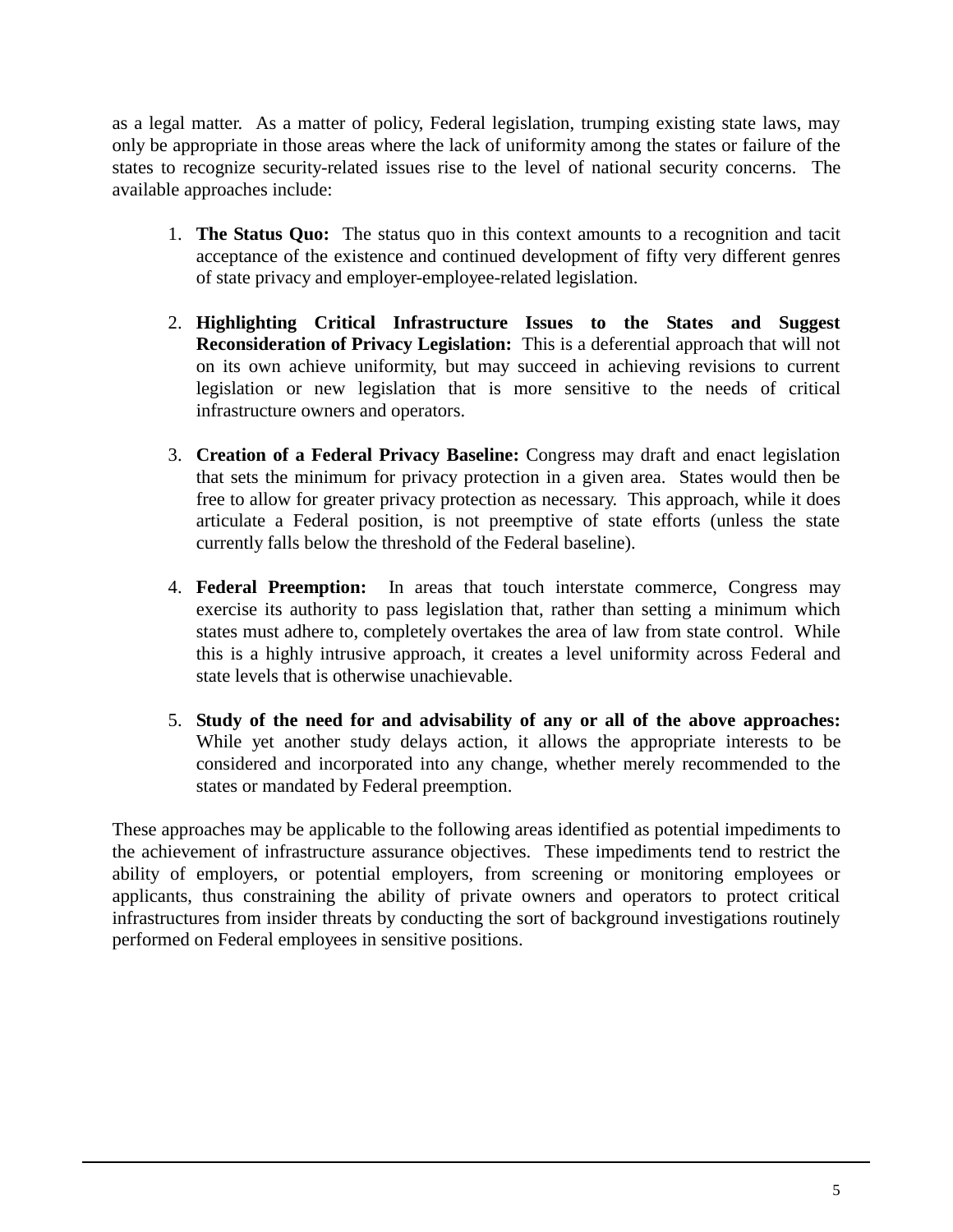### **Considerations for Employees in Sensitive Positions**

Critical infrastructures, whether run by private sector owners and operators or the government, must utilize the services of employees. Prudence or due diligence may compel operators to explore basic questions about a current or prospective employee:<sup>5</sup>

- Does the employee have the necessary skills?
- Is there any background information that would militate against relying on the employee's skills?
- Is the employee honest and, does he or she possess integrity?
- Has the employee disclosed relevant job-related information, such as his or her criminal, financial, or employment history—especially background data that goes to the issue of trust, reliability, and predictability?

These inquiries are routinely made by the Federal government in screening employees for sensitive positions. The authority for these background investigations was specifically granted to the President in the Civil Service Act of 1883.<sup>6</sup> Federal privacy-related statutes may affect the scope of Federal background investigations. However, state privacy laws do not affect the authority of the Federal government to conduct background investigations pursuant to this Federal legislation. Without similar Congressional authorization, critical infrastructure owners and operators must observe the various Federal and state laws that govern the individual elements of employee screening. Although such inquiries may be central to an owner or operator's ability to protect critical infrastructure, Federal and state laws passed to protect personal privacy may prohibit such inquiries, or make inquiries difficult and legally suspect. In this important sense, some privacy legislation may actually serve to undercut critical infrastructure assurance.

In addition, Federal and state laws, whether statutes or common law causes of action, limit the ability and incentives for employers to share information relating to employees. For example, in 1994, an airplane crashed killing fifteen people on board. The National Transportation Safety Board concluded the cause of the crash was pilot error. Investigations revealed that before joining his current airline, the pilot had resigned from another airline to avoid being fired for failing a critical flight test. The airlines did not share that information. In fact, most airlines have specific

 5 Fear of tort liability may also prompt employers to conduct background investigations. *See* discussion *infra* p. 15 of "negligent hiring."

Currently codified at 5 U.S.C. § 3301 (1997). This authority is implemented by Exec. Order 10450, Civil Service Investigations.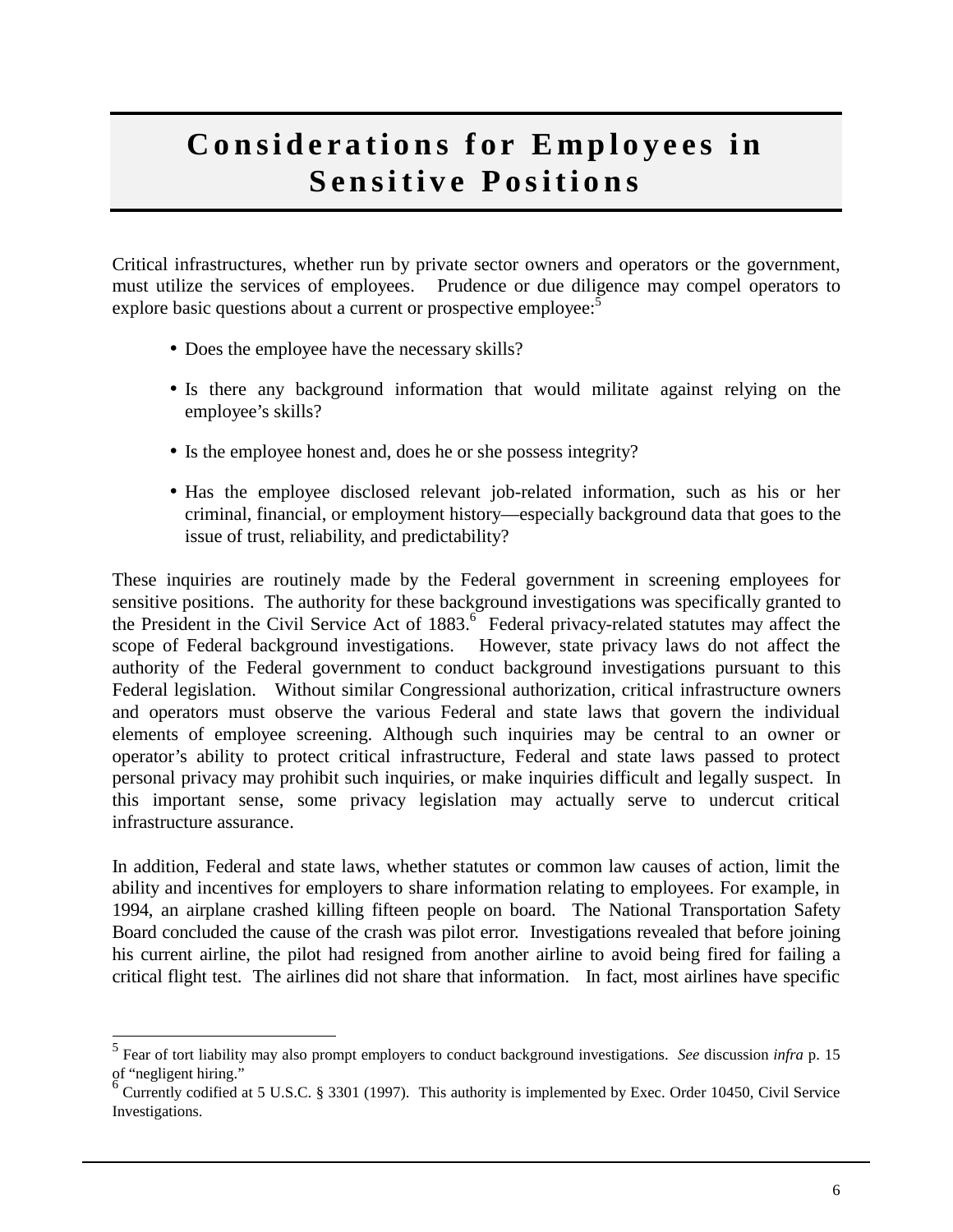policies in place preventing sharing of that type of information to avoid liability from suit.<sup>7</sup> The fear of liability, whether or not it is justified, operates in many instances to prevent adequate screening of potential employees or sharing of information about prospective employees.

### **Relevant Law and Legislation**

The following types of state laws may present infrastructure assurance issues:

### **Criminal History Information**

The criminal history of a prospective employee, or information on any subsequent arrests or convictions once hired, is an important tool used by employers in determining the suitability of an individual to a sensitive position. As a legal matter, obtaining criminal history information is primarily governed by state law. States regulate the collection and maintenance of criminal justice record systems and the rules under which such information may be made available to individuals and third parties. State laws regarding civil rights, employment, or (in the case of New York state) corrections, set out the rights of applicants and employers with respect to requesting and reviewing criminal history information. In addition, both Federal and state equal employment laws provide guides for the proper use of criminal history information in hiring decisions. It is important for purposes of employment issues to maintain a crisp distinction between information disclosing a *conviction* and information reporting a mere *arrest*. While arrest information may be available through state means, Federal law strictly prohibits potential employers from requesting such information or using the information in making hiring decisions.

#### **Access to Criminal History Records**

Criminal history information is maintained both by the Federal and state governments. According to the rules set out at 28 C.F.R. § 20.1 *et seq*., the Federal Bureau of Investigation administers the National Criminal Information Center (NCIC). States may receive funds and participate in the NCIC if willing to conform to the regulations governing the database. Individuals may request and review their NCIC records to verify their accuracy. Federal regulations place substantial restrictions on the availability of arrest (without conviction) information, but allow states full discretion to permit access to conviction information by third

 7 Robert Adler & Ellen Pierce, *Encouraging Employers to Abandon Their "No Comment" Policies Regarding Job References: A Reform Proposal*, 53 WASH. & LEE L. REV. 1381, 1383 (1996).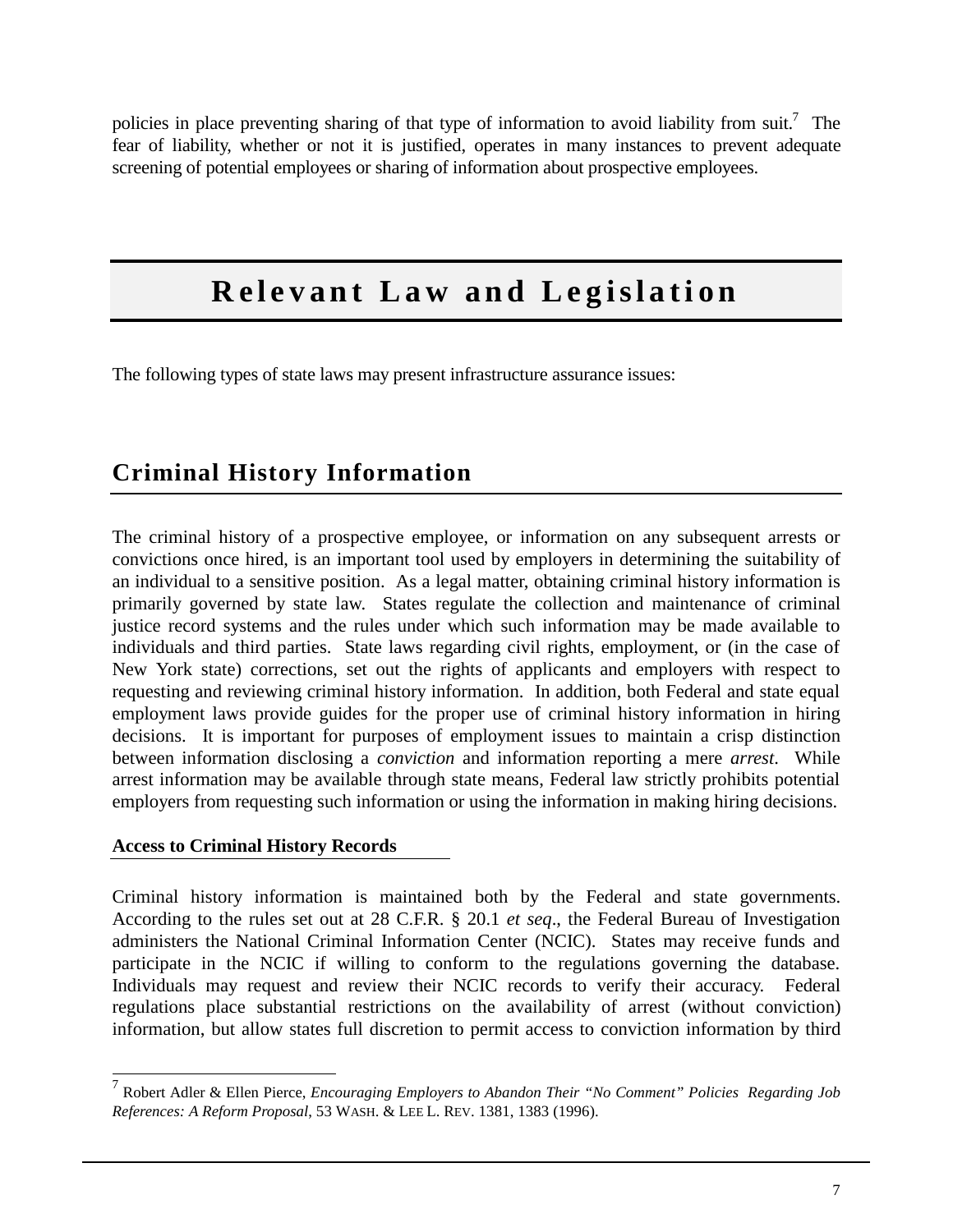parties. In fact, the regulations specifically recognize the public nature of much of the criminal history information related to convictions and does not regulate that information to the extent it is available from an independent source (i.e., other than the centralized state criminal information system or the NCIC). Federal officials, through the FBI, will only release criminal history information for employment purposes to requesting third parties who are banks, state and local governments, registered securities exchanges or nuclear power providers.<sup>8</sup>

If a state does not participate in the NCIC, they are free to regulate their centralized criminal history information system as they choose. In addition, to the extent that they do participate, states may still regulate access to conviction information by third parties. Some states, such as Colorado, have taken a liberal approach to the availability of such information allowing complete access to criminal history information except for the names of victims of sexual offenses. Delaware releases conviction information of job applicants and employees to employers directly without any requirement of employee consent.<sup>9</sup> Other states limit the information available to third parties to information relating to convictions within a certain time frame.<sup>10</sup> As a general rule, individuals have access to their criminal history records at state and Federal levels.<sup>11</sup> Records may, in some instances, also be released to a third party based on the individual's consent.<sup>12</sup> Only a few states do not allow copies of criminal history records to be released to individuals or their agents. $13$ 

#### **Employer Inquiries into Criminal History**

A more contentious issue than simply the availability of criminal history records, is employer inquiries into criminal histories as part of a hiring process. At the Federal and state levels, this is regulated as a matter of fair employment and civil rights practices. Both the Federal government and 41 states prohibit requests for *arrest* information.<sup>14</sup> Some states do allow inquiries into current arrests and pending criminal matters. States have set additional limitations on inquiries relating to criminal backgrounds. Massachusetts, for example, prohibits questions relating to misdemeanor convictions.<sup>15</sup> Still other states set time limitations to allow access only to "current" offenders. Other states only allow inquiries into criminal histories for certain

 $\overline{\phantom{a}}$ 

<sup>&</sup>lt;sup>8</sup> *See* 28 C.F.R. §§ 20.33 & 50.12.

<sup>&</sup>lt;sup>9</sup> DEL. CODE ANN. tit. 11, § 8513(c)(1) (1996).<br><sup>10</sup> See, e.g., ALASKA STAT. § 12.62.160 (1996).<br><sup>11</sup> See, e.g., ARK. CODE ANN. §§ 12-12-211 through 12-12-213 (1995 Repl. Vol.); CAL. PENAL CODE § 13323<br>(1996); GA. CODE AN

See, e.g., KAN. STAT. ANN. § 22-4710 (1996) (employer access to criminal history based on signed release by applicant).

<sup>13</sup> *See, e*.*g*., LA. REV. STAT. ANN. § 15:588 (West 1996); MINN. STAT. ANN. § 13.87 (West 1996) (allows any member of the public to view criminal history information on a computer monitor); MISS. CODE ANN. § 45-27-11 (1996) (copy of record only available to individual or their attorney if contesting information therein).

<sup>14</sup> *See* Commission Decision No. 74-02, CCH EEOC Decision (1973); Rochelle B. Ecker, *To Catch a Thief: The Private Employer's Guide to Getting and Keeping an Honest Employee*, 63 U.M.K.C. L. REV. 251, 255 (1994). Inquiring about arrest histories has been determined to be employment discrimination in violation of Title VII of the Civil Rights Act of 1964 on a theory of disparate impact. Disparate impact is generally applicable when a criterion, while neutral on its face, has a statistically greater impact on one segment of the population than others.

<sup>15</sup> *See, e*.*g*.*,* MASS. GEN. LAWS ANN. ch. 151B, § 4(9) (1991).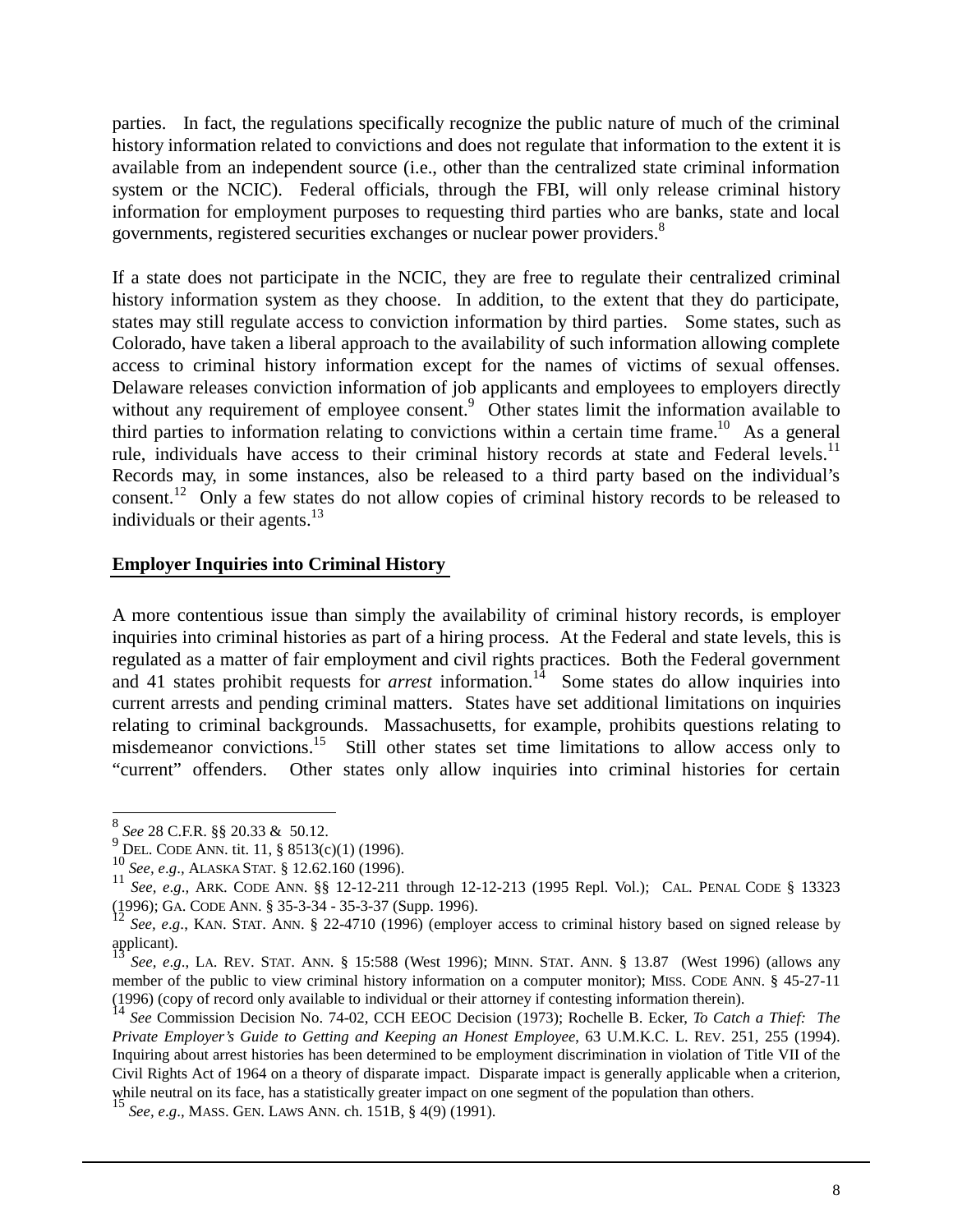statutorily enumerated job positions, usually involving the supervision of minors (e.g., teachers, day care operators, etc.). The California Penal Code prohibits employers from requiring applicants to provide a copy of their criminal records.<sup>16</sup> As a general rule, inquiries regarding *convictions* are permissible to the extent job-related.

#### **Use of Past Convictions in the Hiring Decision**

Even more controversial than access to or inquiries into criminal histories are the uses of such information by an employer in making a hiring decision. In general, both as a matter of Federal and state law, employers may take conviction information into account, to the extent it is available (see above), in the hiring process provided the employer considers: (1) the seriousness of the offense or offenses; (2) the age of the person at the time of the offense; (3) the time which has elapsed since the offense or offenses; and (4) the bearing the conviction of such an offense has on the ability of the individual to perform the duties or responsibilities of the position for which they applied. $17$ 

While such considerations should be taken into account by infrastructure owners and operators, in the vast majority of cases, individuals, particularly those in sensitive positions, may be screened for criminal convictions. And the closer the relationship to public safety (which in the critical infrastructures is often a very close nexus), the greater the assurance of the employer that they will not be subjected to liability for violations of employment-related laws. However, care must still be given to properly observe the state law requirements with regard to use of criminal conviction information. Some states do require written explanations of the grounds for denying an applicant a position based on criminal history.

### **Credit History Information**

Availability of credit history information is governed primarily by the Federal Fair Credit Reporting Act (FCRA).<sup>18</sup> The FCRA sets out rules for requesting and receiving information, procedures for use of the information in making hiring decisions, and provisions for applicants to seek recourse for inaccurate and damaging information. Individuals may request and receive information concerning their own credit history from credit bureaus. In addition, employers may directly, and with no requirement of applicant consent, request and receive credit history information from credit bureaus as long as they are using the information to make employment decisions.<sup>19</sup> If an applicant is not hired based on information contained in their credit report, they must be notified of the reason in writing with the name and address of the credit reporting agency. Applicants can then request the information and review it for discrepancies. Procedures

 $^{16}_{\odot}$  CAL. PENAL CODE § 13326 (1996).

<sup>17</sup> *See, e.g.*, N.Y. CORRECTION LAW § 753 (McKinney 1997).<br>
<sup>18</sup> *See, e.g.*, N.Y. CORRECTION LAW § 753 (McKinney 1997).<br>
<sup>18</sup> 15 U.S.C. § 1681-1681t (1996).<br>
<sup>19</sup> 15 U.S.C. § 1681b.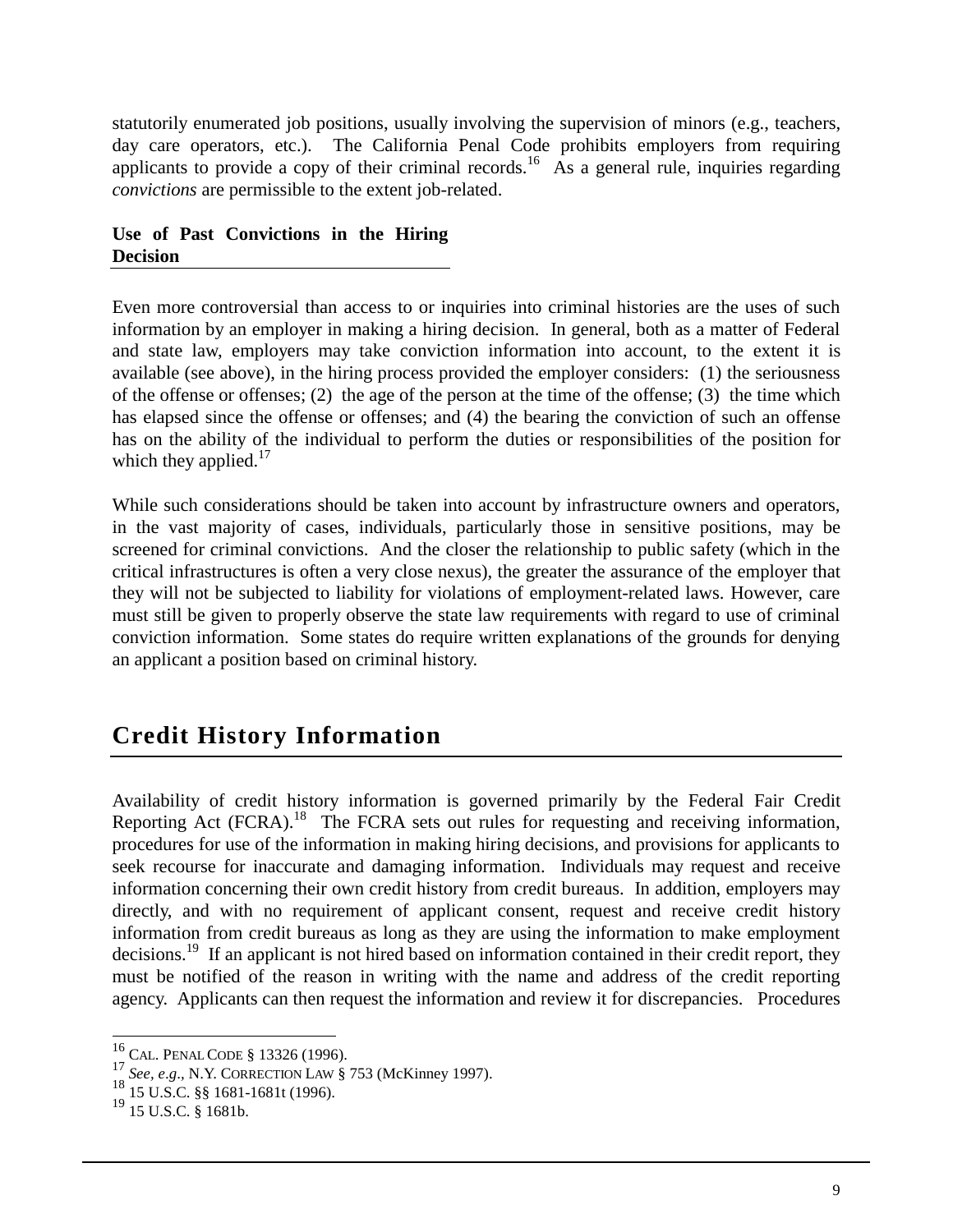are in place for disputing information contained in credit reports. This framework established by the FCRA is the model for much of the state legislation in the area.<sup>20</sup> In fact, to the extent any state law is inconsistent with the Federal provisions in the FCRA, the state law is preempted.

#### **Polygraph Examinations**

Federal and state laws limit the use of polygraph testing by employees, including the owners and operators of critical infrastructures. Federal law does not apply to state and local governments; absent state legislation, there is no general prohibition against use for state and local government employees.

**State Law**

The need for Federal polygraph protection surfaced in the 1980s after employers forced polygraph testing on unsuspecting employees in record numbers, often circumventing state laws to protect employees. In the early part of the 1980s, employee theft resulted in losses ranging from \$9.2 billion to \$50 billion per year.<sup>21</sup> Employers responded with over two million polygraph tests annually to screen job applicants, investigate specific incidents of theft, and to uncover employee misconduct.<sup>22</sup> Forty-one state legislatures responded with legislation after employees protested that the examinations were unduly intrusive and did not detect deception.<sup>23</sup> However, because the state laws lacked uniformity, employers were able to force employees to submit to tests in neighboring states, where laws were relatively lax.

#### **Federal Law**

 $\overline{\phantom{a}}$ 

Congress responded by passing strong Federal legislation. The Employee Polygraph Protection Act  $(EPPA)^{24}$  makes it unlawful for an employer "directly or indirectly, to require, request, suggest, or cause any employee or prospective employee to take or submit to any lie detector test."<sup>25</sup> Violations may be punished by a civil penalty of up to \$10,000.<sup>26</sup> The Act specifically identifies: who may be asked to take a polygraph; for what purpose or limited set of positions it

<sup>20</sup> *See, e*.*g*., ARIZ. REV. STAT. ANN. § 44-1691 through 1696 (1996); CAL. CIVIL CODE §§ 1785-1786.56 (1996); KAN. STAT. ANN. §§ 50-701 through 722 (1996); MASS. GEN. LAWS ANN. ch. 93 §§ 50-68 (1997); N.M. STAT. ANN. §§ 56-3-1 through 56-3-8 (1997).

<sup>&</sup>lt;sup>21</sup> See C. Cullen, The Specific Incident Exemption of the Employee Polygraph Protection Act: Deceptively Straightforward, 65 NOTRE DAME L. REV. 262 (1990).

Id., citing to Privacy Protection Study Commission, Personal Privacy in an Information Society (1977) at n.. 7 (reporting that in 1977, by contrast, only 300,00 lie detector tests were given).

<sup>23</sup> *See id*. at 263-264. For an excellent summary of the Act, please refer to L. Pincus and C. Trotter, *The Disparity Between Public and Private Sector Employee Privacy Protections: A Call for Legitimate Privacy Rights For Private Sector Workers*, 33 AM. BUS. LAW JOURNAL, 50, 68-70 (1995) (hereinafter "Employee Protections"). <sup>24</sup> 29 U.S.C. §§ 2001 - 2009; Pub. L. No. 100-347, 102 Stat. 646. <sup>25</sup> 29 U.S.C. § 2002. <sup>26</sup> 29 U.S.C. § 2005.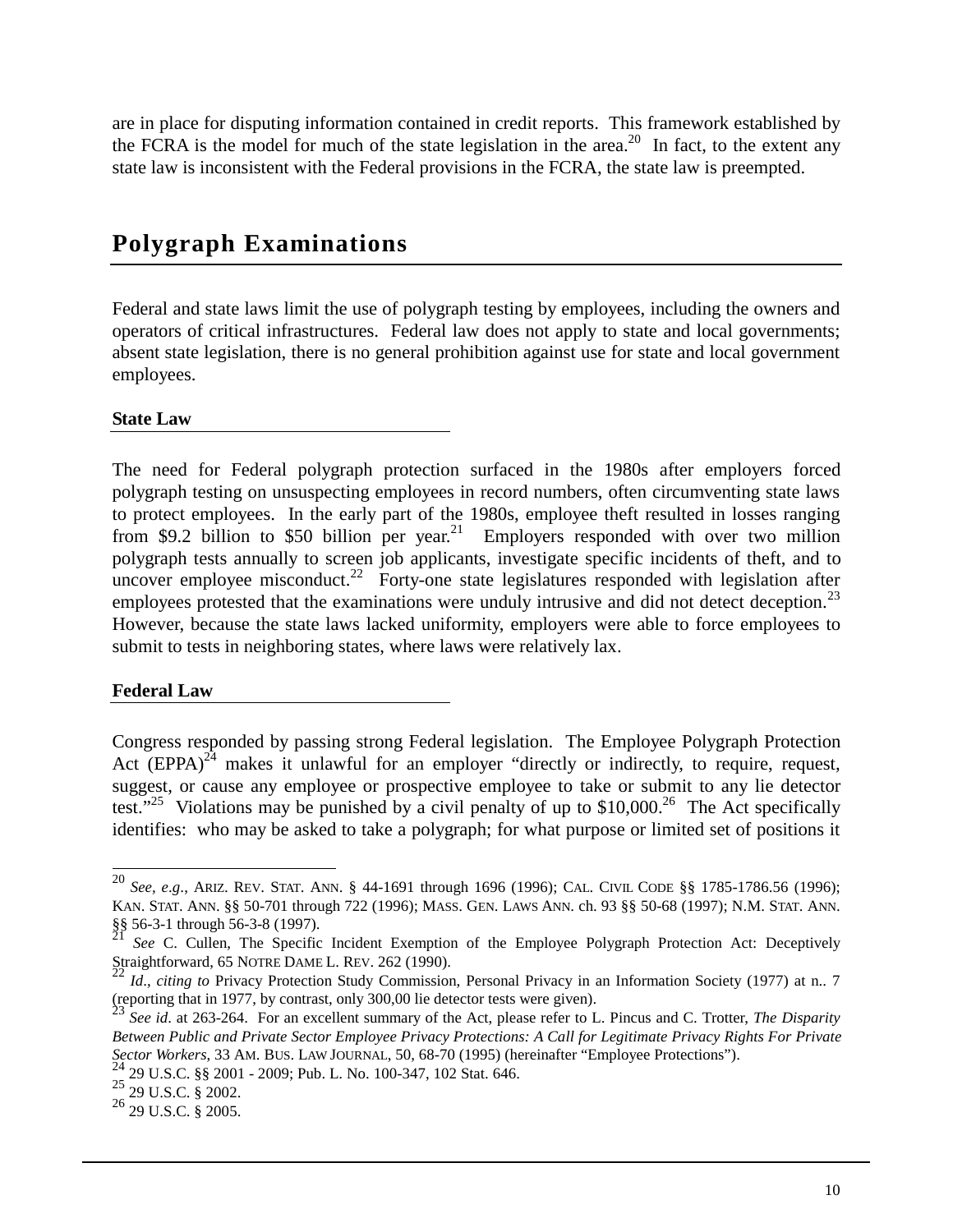may be requested; the types of questions employers may ask in polygraph testing; the allowable uses of the results; and whether the results may be disseminated.

According to the Act, information obtained from the polygraph examination cannot be disclosed except to the examinee, the employer requesting the test, courts or agencies pursuant to a court order.<sup>27</sup> The Act includes several major exemptions to the general rule that no one may be subject to a polygraph test. With respect to the critical infrastructures, these exemptions are significant, and include: all Federal, state, local governments and employees; $^{28}$  certain DOD, DOE, intelligence community and FBI contractors and employees.<sup>29</sup> Exemptions also appear for employers to use testing as a tool in ongoing employment-related investigations, which require the employer to show reasonable suspicion and follow carefully delineated investigative procedures.<sup>30</sup>

Exemptions written into the Act carve out several areas where employers may continue to use the polygraph. $31$  One pertinent exception applies to employers who provide security-related services. For these employers, polygraph testing for applicants and existing employees is permitted. This exemption covers employers (1) whose primary business purpose consists of providing security, such as armored car personnel, personnel who install or maintain alarm systems, or other uniform or plainclothes security personnel; *and* (2) whose function includes protection of facilities, materials, or operations having a significant impact on the health or safety of any State or political subdivision, including electric power plants, public water supply systems, public transportation, and the protection of currency, negotiable securities, precious commodities or proprietary information.<sup>32</sup> The exemption appears to extend to a wide range of *physical* security services, but its application to those who provide *information* security services remains unclear. Likewise, providers of telecommunications services are not included in the enumeration of protected facilities.

The Department of Labor's implementing regulations elaborate on this exemption. According to the regulations, both of these preconditions must be met for the employer to claim an exemption. $33$  That is, the employer must be primarily in the business of protecting the facilities and the facilities may be publicly or privately owned, and may be construed broadly to include a wide range of infrastructure facilities.<sup>34</sup>

 $^{27}$  29 U.S.C. §§2006 - 2008; 29 C.F.R. §§ 801, 801.10 - 801.14 (1997).

 $28\frac{29 \text{ U.S.C. } $2006 \text{ (1988)}, \text{ }29 \text{ C.F.R. } $801.10 \text{ (1997)}.$  States may choose, however, to pass more restrictive polygraph legislation. The Act also would not preempt a more restrictive collective bargaining agreement provision.<br>
<sup>29</sup> 29 U.S.C. § 2006e; 29 C.F.R. §§ 801.11 - 801.14 (1997) (Department of Labor regulations construing E

<sup>&</sup>lt;sup>30</sup> *Id.*<br>
<sup>31</sup> 29 U.S.C. § 2006(e)(1)(A)(i) - (iv); see also 29 C.F.R. Part 801, 801.10 - 801.14 (1997).<br>
<sup>32</sup> *Id.* at 29 U.S.C. § 2006(e)(1).<br>
<sup>33</sup> 29 C.F.R. § 801.14(c)-(d)(1) (1997).<br>
<sup>34</sup> *Id.* ("... These examples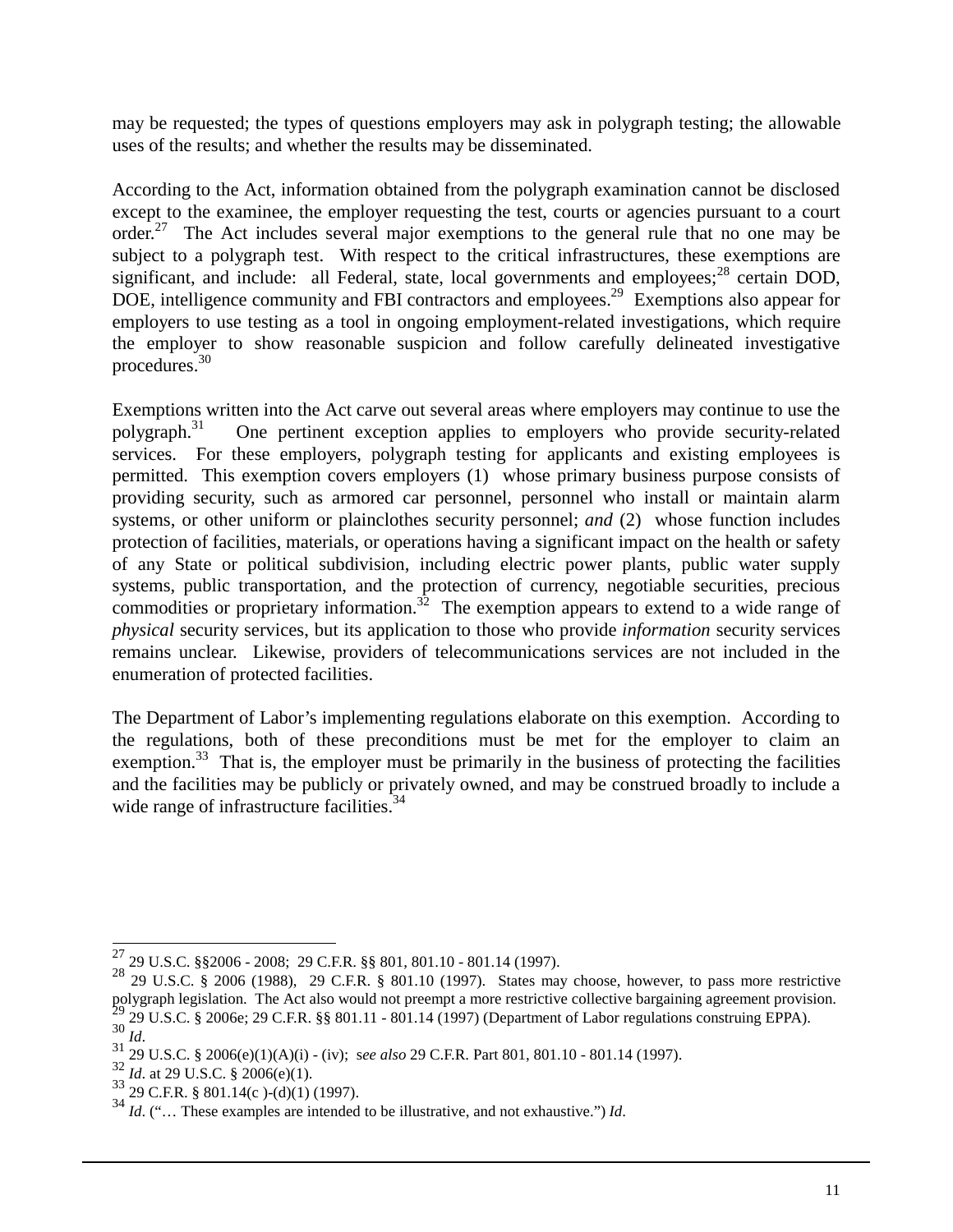#### **Interaction of State and Federal Law**

It is important to note that the EPPA does not completely preempt state law on the use of polygraph tests. The EPPA does govern exclusively the exemptions allowing use of polygraph tests by government employers (Federal, state and local), for national defense and security reasons by the Federal government, and of FBI contractors.<sup>35</sup> The EPPA also sets a minimum level of protection for private-sector employees in all states. That is, states must observe the prohibition on use of polygraph tests set out in the EPPA, however, they may refuse to accept the exceptions to the prohibition recognized in Federal law, or craft more narrow ones. To the extent a state law is more restrictive than the Federal law, it will control in an employment matter in that state. For this reason, exemptions must be considered on a state by state basis. The result being that any modification to the Federal exemptions that broaden their scope may be of limited effect alone. Unless they are included among the preemptive provisions of the Act, or states opt to recognize the need for broader exemptions, they will not have wide application outside of Federal issues. Select state exemptions are highlighted in the table, below.

| <b>State</b>                | Polygraph law                                                                                                                                                       |
|-----------------------------|---------------------------------------------------------------------------------------------------------------------------------------------------------------------|
| <b>Alaska</b>               | General rule is to prohibit; exemptions for law enforcement.<br>Alaska Stat. § 23.10.037(a).                                                                        |
| <b>California</b>           | General rule is to prohibit; exemptions for government officials.<br>Cal. Labor Code § 432.2 (West 1989) (Lie-Detector Testing).                                    |
| <b>District of Columbia</b> | General rule is to prohibit; exemptions for criminal investigation<br>by Metro police or fire departments, or Department of<br>Corrections.                         |
| <b>Kansas</b>               | Repealed 1989 law (Kan. Stat. Ann. § 75-744 (1989).                                                                                                                 |
| <b>Maine</b>                | Pre-employment: General rule is to prohibit. Current employees:<br>General rule is to prohibit. Exemptions for law enforcement.<br>Employee can voluntarily submit. |
| <b>Minnesota</b>            | General rule is to prohibit. If one is given, results can only be<br>given to employee and persons authorized by employee to<br>receive results.                    |
| <b>Montana</b>              | General rule is to prohibit; exemptions in areas of "security",<br>"public safety" and where there is a "fiduciary responsibility."                                 |
| <b>New York</b>             | General rule is to prohibit.                                                                                                                                        |
| Pennsylvania                | General rule is to prohibit. Exemptions for law enforcement or<br>who dispense narcotics and dangerous drugs.                                                       |

 $\overline{\phantom{a}}$ 35 29 U.S.C. §§ 2006 & 2009.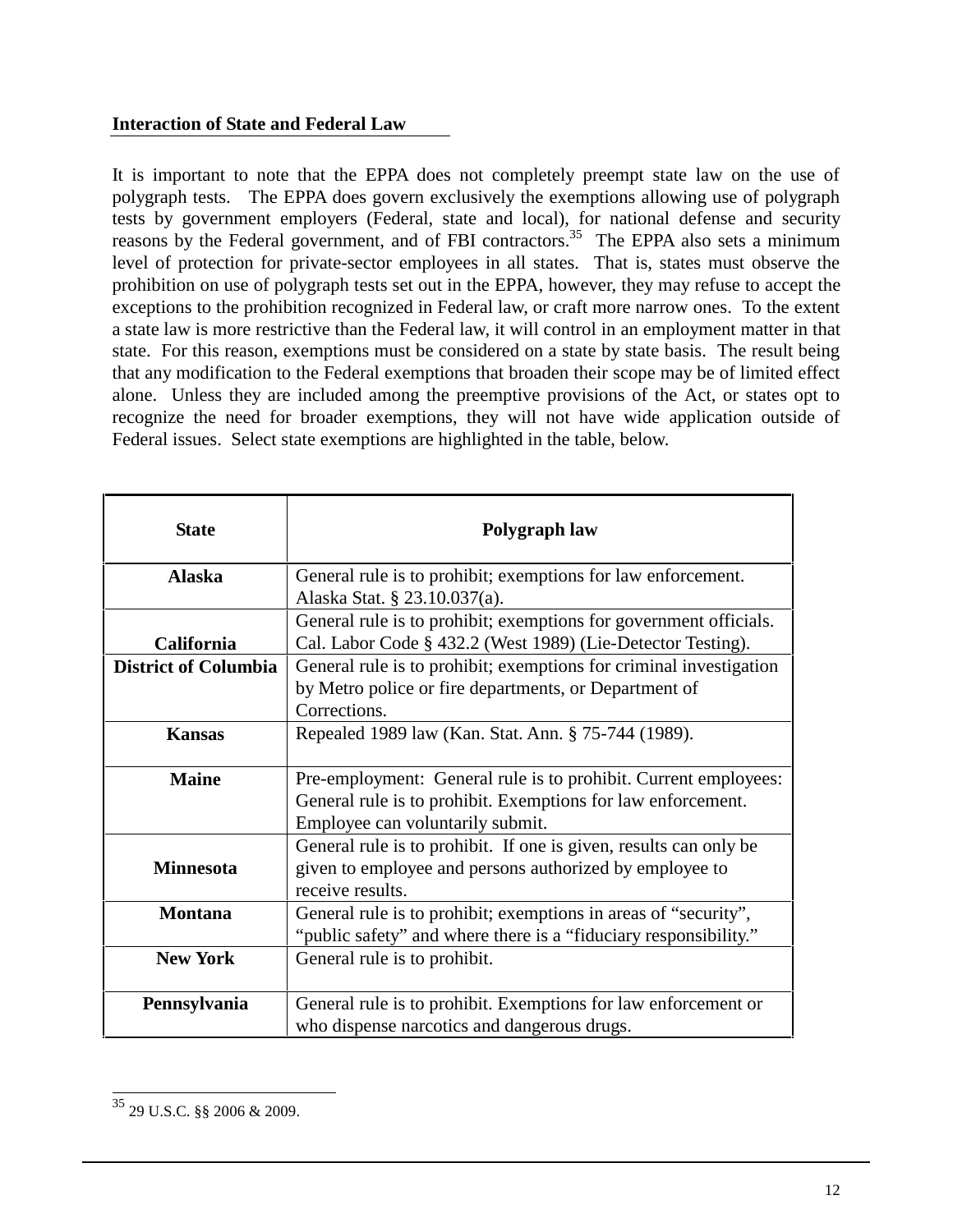### **Employment History**

Personnel records often contain details of an individual's employment history, such as reprimands or disciplinary actions, that could have a bearing on their fitness for a sensitive position within a critical infrastructure. Depending on whether an employer is Federal government, state government or private, a different set of rules governing access to employment records applies (*e.g.*, Federal and state Freedom of Information Acts). However, a few generalizations can be made. Employers are generally required to ensure the accuracy of the records they keep and to allow employees an opportunity to review the records to verify the information they contain. Provisions for inspection of personnel records are included in the Federal Privacy Act (which applies only to information held by the Federal government) and in various state statutes.<sup>36</sup> These records may be released to third parties only with the consent of the employee they concern or pursuant to advanced written notice.<sup>37</sup> Employers may not share employee personnel records with each other without the involvement of the employee.

#### **Defamation as a Limit on Disclosure**

In addition to the specific statutory limits on dissemination of information in employment records, there are also tort-based laws which may prevent employers from sharing relevant information. These tort laws are state level statutory or common law creations. They protect individuals from invasions of privacy and damage to reputation to varying degrees. To the extent this issue is governed primarily by case law rather than statutes, the individual predilections of judges and juries contribute to immense diversity among the states in possible acts that could create liability for an employer. Although other causes of action are available, defamation has most recently been invoked with regard to unfavorable references. Defamation is the publication of anything injurious to the good name or reputation of another, or which tends to bring him into disrepute.<sup>38</sup> A common, modern day dilemma exists for all employers who are called to discuss a former employee. What can the employer say if the employee's performance was poor? What if the employee was let go for a suspected theft? If a critical infrastructure facility is hiring for a sensitive position, can it seek and obtain accurate references on a job applicant?

Defamation is handled predominantly in state legislatures or the courts. Most states have handled defamation in widely different ways. Many states recognize defenses, such as "truth" and "employer immunity." Certain generalizations can be made, such as:

• *Truth* is always a defense to the common law claim of defamation;

 $\overline{\phantom{a}}$ 

<sup>36</sup> *See* 5 U.S.C. § 552a(d); *see, e*.*g*., CONN. GEN. STAT. § 31-128f (1997); D.C. CODE ANN. § 1-632.5 (1997); MICH. COMP. LAWS § 423.506 (1997); OR. REV. STAT. § 652.750 (1997); WIS. STAT. § 103.13 (1997).<br><sup>37</sup> *Id.* 38 *Western Union Telephone Co. v. Lesesne*, 198 F.2d 154 (4<sup>th</sup> Cir. 1952) (prima facie case defined).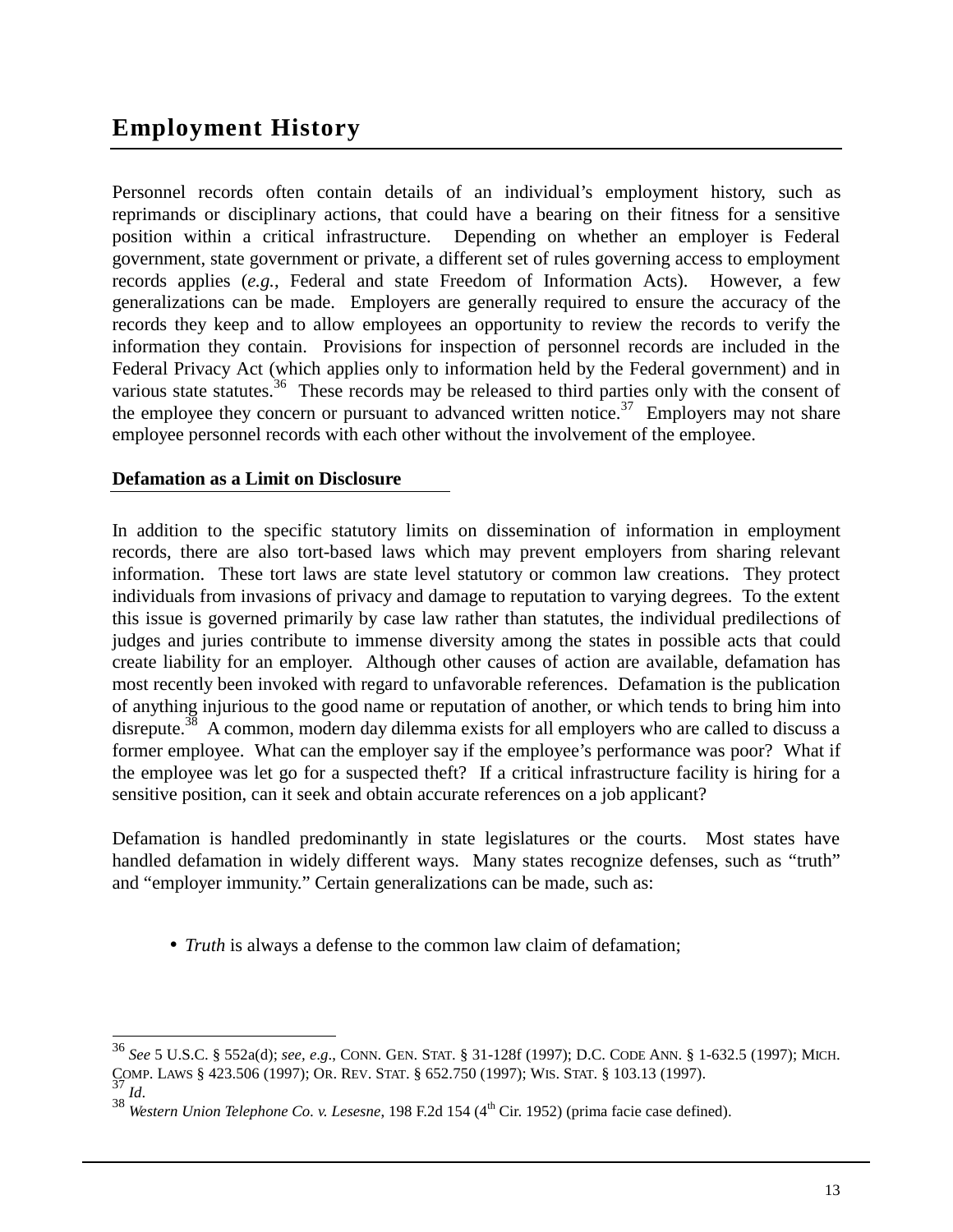- *Qualified privilege* is used if it is a true statement made in good faith serving a business interest or purpose. A harmed employee can defeat a qualified privilege by showing malice—actual knowledge of falsity or reckless disregard for the truth.
- Some states allow for employer immunity where information is offered in good faith (see chart below).  $39$

| <b>State</b> | <b>Approach to Defamation</b>                                                                                                                                                                                                                                                                                                                                                                                                                                                                                                                                                                                                                                                                                                                                                                                                                                                                                                                                           |
|--------------|-------------------------------------------------------------------------------------------------------------------------------------------------------------------------------------------------------------------------------------------------------------------------------------------------------------------------------------------------------------------------------------------------------------------------------------------------------------------------------------------------------------------------------------------------------------------------------------------------------------------------------------------------------------------------------------------------------------------------------------------------------------------------------------------------------------------------------------------------------------------------------------------------------------------------------------------------------------------------|
| Idaho        | An employer who in good faith provides information about the<br>job performance, professional conduct, or evaluation of a former<br>or current employee to a prospective employer of that employee,<br>at the request of the prospective employer of that employee, or at<br>the request of the current or former employee, may not be held<br>civilly liable for the disclosure or the consequences of providing<br>the information. Idaho Code § 44-201 (Employer Duties).                                                                                                                                                                                                                                                                                                                                                                                                                                                                                            |
| <b>Maine</b> | 26 M.R.S.A. § 598<br>MAINE REVISED STATUTES ANNOTATED<br>TITLE 26. LABOR AND INDUSTRY<br><b>CHAPTER 7. EMPLOYMENT PRACTICES</b><br>SUBCHAPTER I. CONDITIONS FOR EMPLOYMENT<br>§ 598. Employment reference immunity<br>An employer who discloses information about a former<br>employee's job performance or work record to a prospective<br>employer is presumed to be acting in good faith and, unless lack<br>of good faith is shown by clear and convincing evidence, is<br>immune from civil liability for such disclosure or its<br>consequences. Clear and convincing evidence of lack of good<br>faith means evidence that clearly shows the knowing disclosure,<br>with malicious intent, of false or deliberately misleading<br>information. This section is supplemental to and not in<br>derogation of any claims available to the former employee that<br>exist under state law and any protections that are already<br>afforded employers under state law. |

 $\overline{\phantom{a}}$ <sup>39</sup> *See, e.g.,* Florida, Delaware, and Kansas have also recently passed employer immunity statutes. *See* FLA. STAT. ANN. § 768.095 (West 1997) (employer immunity from liability); KANS. STAT. ANN. § 44-119(a) (Supp. 1996) (immunity from liability); DEL. CODE ANN. Tit. 19, § 708 (Supp. 1996) (immunity for employer). *See also* D. Scott Landry & Randy Hoffman, *Walking the Fine Line on Employee Job Reference Information*, 43 LA.B.J. 457 (1996). (Law review article on trend in South for employer immunity).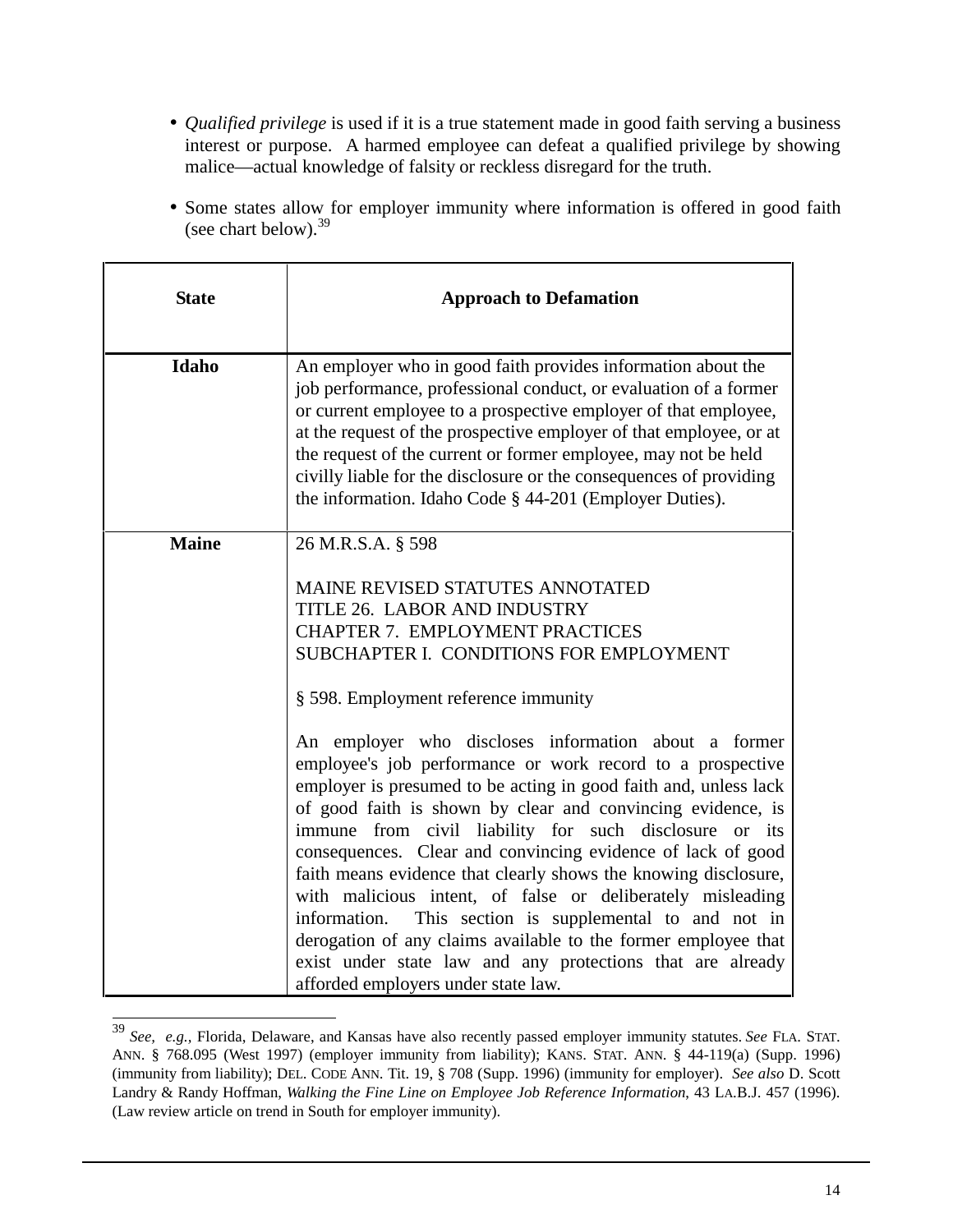| Indiana   | § 22-5-3-1 Disclosure of information after employee's discharge                                                                                                                                                                                                                                                                                                                                                                                                                                                                                                                                                                                                                                                                                                                                                                                                                            |
|-----------|--------------------------------------------------------------------------------------------------------------------------------------------------------------------------------------------------------------------------------------------------------------------------------------------------------------------------------------------------------------------------------------------------------------------------------------------------------------------------------------------------------------------------------------------------------------------------------------------------------------------------------------------------------------------------------------------------------------------------------------------------------------------------------------------------------------------------------------------------------------------------------------------|
|           | Sec. 1. (a) A person who, after having discharged any employee<br>from his service, prevents the discharged employee from<br>obtaining employment with any other person commits a Class C<br>infraction and is liable in penal damages to the discharged<br>employee to be recovered by civil action; but this subsection<br>does not prohibit a person from informing, in writing, any other<br>person to whom the discharged employee has applied for<br>employment a truthful statement of the reasons for the discharge.<br>(b) An employer that discloses information about a current or<br>former employee is immune from civil liability for the disclosure<br>and the consequences proximately caused by the disclosure,<br>unless it is proven by a preponderance of the evidence that the<br>information disclosed was known to be false at the time the<br>disclosure was made. |
|           | (c) Upon written request by the prospective employee, the<br>prospective employer will provide copies of any written<br>communications from current or former employers that may<br>affect the employee's possibility of employment with the<br>prospective employer. The request must be received by the<br>prospective employer not later than thirty (30) days after the<br>application for employment is made to the prospective employer.                                                                                                                                                                                                                                                                                                                                                                                                                                             |
| Louisiana | LSA-R.S. 23:291                                                                                                                                                                                                                                                                                                                                                                                                                                                                                                                                                                                                                                                                                                                                                                                                                                                                            |
|           | § 291. Disclosure of employment related information;<br>presumptions; causes of action; definitions                                                                                                                                                                                                                                                                                                                                                                                                                                                                                                                                                                                                                                                                                                                                                                                        |
|           | A. Any employer that, upon request by a prospective employer<br>or a current or former employee, provides accurate information<br>about a current or former employee's job performance or reasons<br>for separation shall be immune from civil liability and other<br>consequences of such disclosure provided such employer is not<br>acting in bad faith. An employer shall be considered to be acting<br>in bad faith only if it can be shown by a preponderance of the<br>evidence that the information disclosed was knowingly false and<br>deliberately misleading.                                                                                                                                                                                                                                                                                                                  |
|           | B. Any prospective employer who reasonably relies on<br>information pertaining to an employee's job performance or<br>reasons for separation, disclosed by a former employer, shall be<br>immune from civil liability including liability for negligent<br>hiring, negligent retention, and other causes of action related to<br>the hiring of said employee, based upon such reasonable reliance,<br>unless further investigation, including but not limited to a<br>criminal background check, is required by law.                                                                                                                                                                                                                                                                                                                                                                       |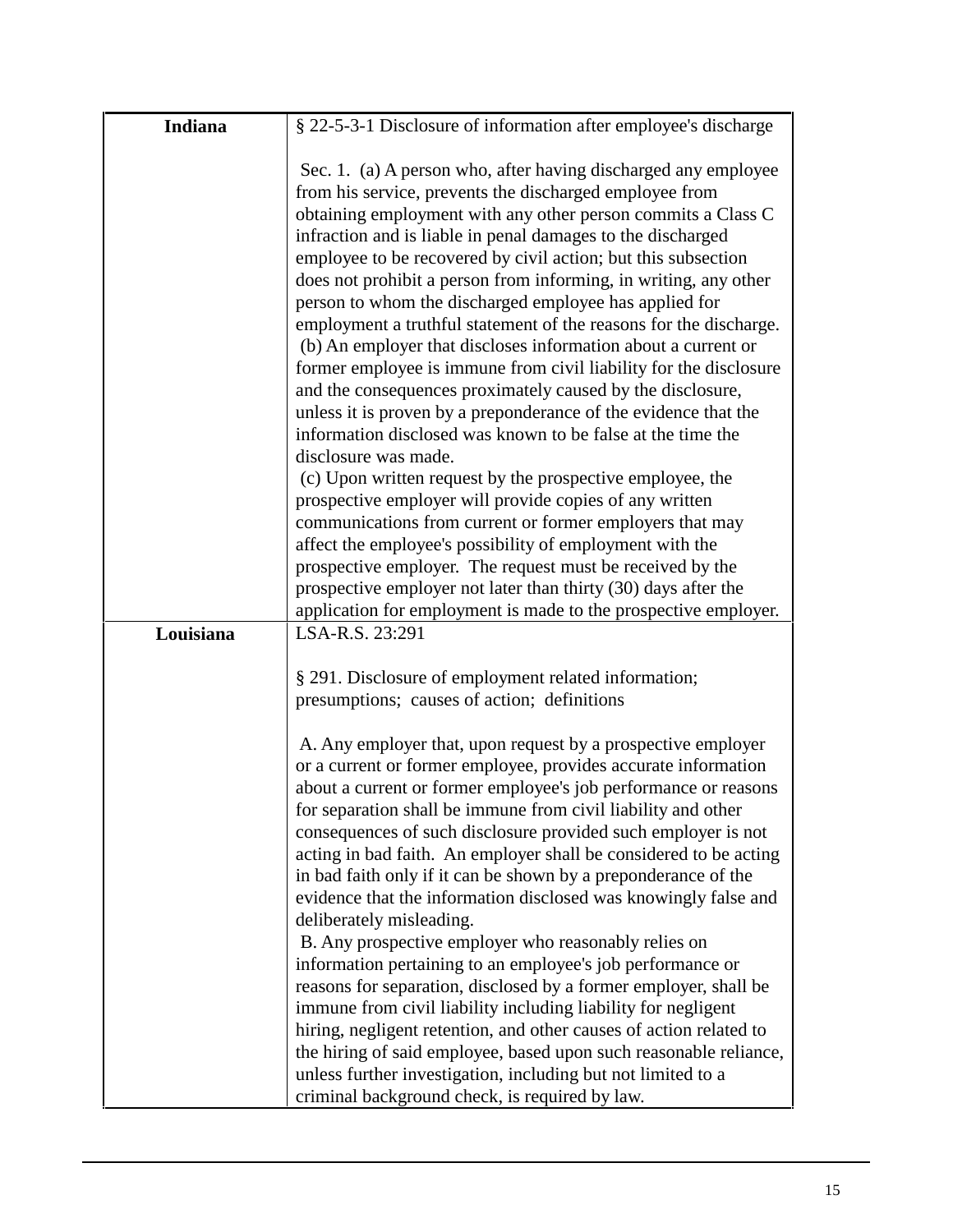| C. As used in this Section, the following words and phrases shall     |
|-----------------------------------------------------------------------|
| have the meanings contained herein unless the context clearly         |
| requires otherwise:                                                   |
| (1) "Employer" means any person, firm, or corporation,                |
| including the state and its political subdivisions, and their agents, |
| that has one or more employees, or individuals performing             |
| services under any contract of hire or service, expressed or          |
| implied, oral or written.                                             |
| (2) "Employee" means any person, paid or unpaid, in the service       |
| of an employer.                                                       |
| (3) "Prospective employer" means any "employer", as defined           |
| herein, to which a prospective employee has made application,         |
| either oral or written, or forwarded a resume or other                |
| correspondence expressing an interest in employment.                  |
| (4) "Prospective employee" means any person who has made an           |
| application, either oral or written, or has sent a resume or other    |
| correspondence indicating an interest in employment.                  |
| (5) "Job performance" includes, but is not limited to, attendance,    |
| attitude, awards, demotions, duties, effort, evaluations,             |
| knowledge, skills, promotions, and disciplinary actions.              |
|                                                                       |

Despite the availability of defenses and the likelihood they may prevail in a civil suit, many employers are nonetheless reluctant to do anything more than verify dates of employment, salaries and other factual information. Some states have recently enacted legislation expanding immunity from civil suits for employers who provide references in good faith. Prior to 1995 only five states had such statutes. By October of 1995, nine more states had enacted such legislation. Louisiana passed similar legislation in  $1996<sup>40</sup>$  The momentum of these legislative initiatives may increase due to other emerging civil actions relating to employee hiring.

There is an additional incentive to share information about employees. As of 1991, 30 states, including California, recognized the tort of negligent hiring. In determining whether the tort of negligent hiring has been committed, "courts look to whether the employer reasonably investigated the employee's background before hiring the employee."41 Access to information about prospective employees is important to all employers, if for no other reason than to avoid this type of liability. The current state of tort law with regard to employee references truly demonstrates the complexity of the interests at stake in the employer-employee relationship and the difficulty of balancing those equities.

 $\overline{\phantom{a}}$  $^{40}_{40}$  43 LA. B.J. at n.3.

<sup>41</sup> Janet Swerdlow, *Negligent Referral: A Potential Theory for Employer Liability*, 64 S. CAL. L. REV. 1645, 1646 (1991) (in the article, the author advocates the creation of a tort law duty of employers to provide accurate and substantive references on former employees).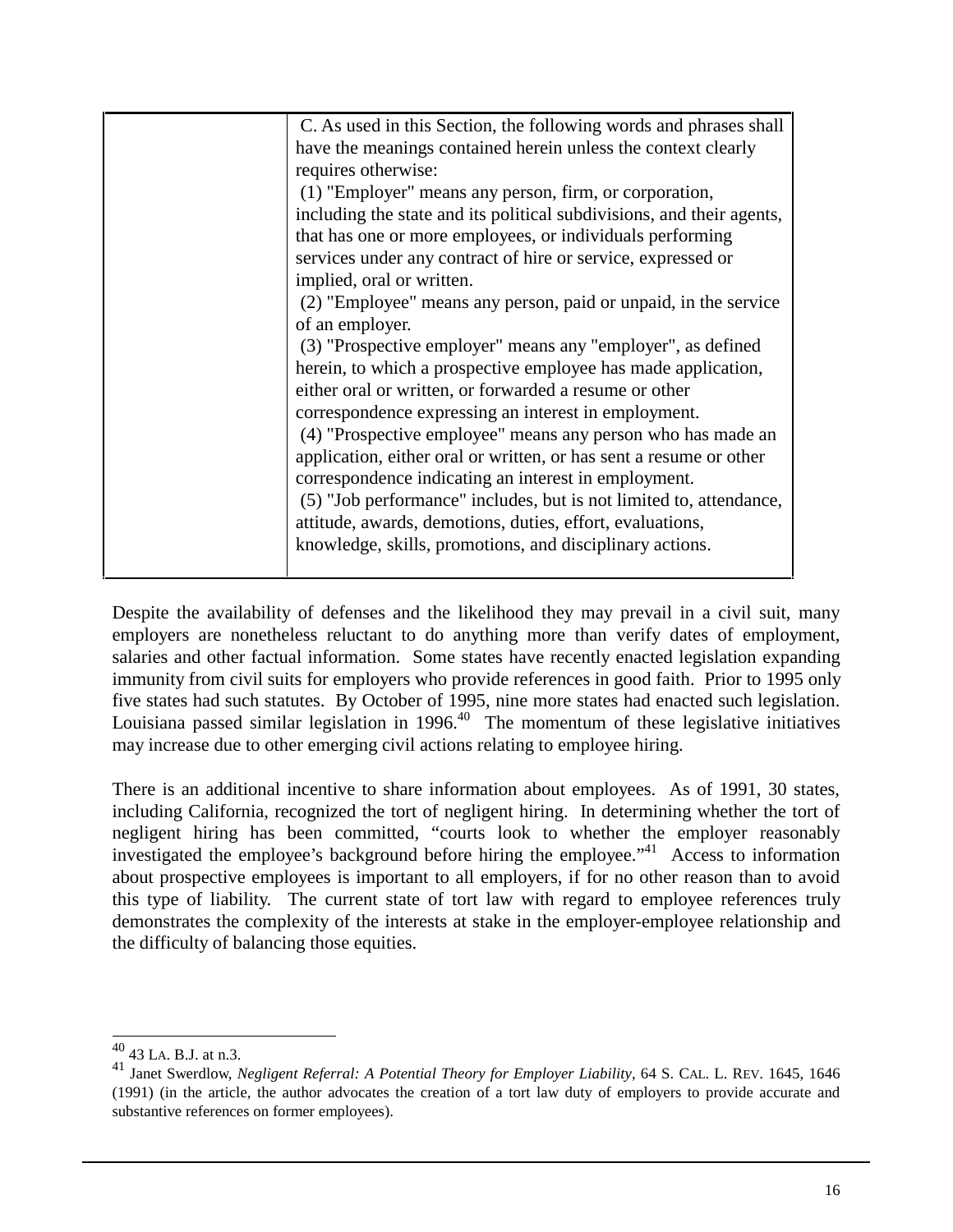# **Approaches For Addressing Privacy Issues**

**General Recommendation By The Federal Government That States Individually Examine Potential Unintended Consequences Of Related Legislation And Consider Benefits Of Adopting Unified Approaches**

Without enacting any particular approach, Congress or the Administration could acknowledge the importance of *certain* employers being permitted to gather *certain* types of job-related information for *certain* sensitive positions, and the difficulties and unpredictability brought about through multiple state approaches. The Federal government could suggest that states clarify their own laws regarding the types of records and information employers may acquire, for what positions, and under what circumstances. In this way, the Federal government can influence state legislatures to revisit the impact of their own laws in light of infrastructure assurance objectives. Critical infrastructure owners and operators can be encouraged to lobby state legislatures to incorporate specific exemptions in these privacy provisions—thereby allowing more careful screening of applicants for sensitive positions. Additional measures may include Federallydirected awareness campaigns at state legislatures and private industry executives to raise awareness of infrastructure assurance issues relating to employee security.

• **Pro:** Allows Federal government to "air views" while demonstrating maximum deference to states. Minimally intrusive approach impinges neither upon individual privacy concerns nor state sovereignty or federalism concerns, but encourages longterm conformity to infrastructure assurance objectives. Allows each state legislature to determine the balance between privacy and security concerns *for that state*.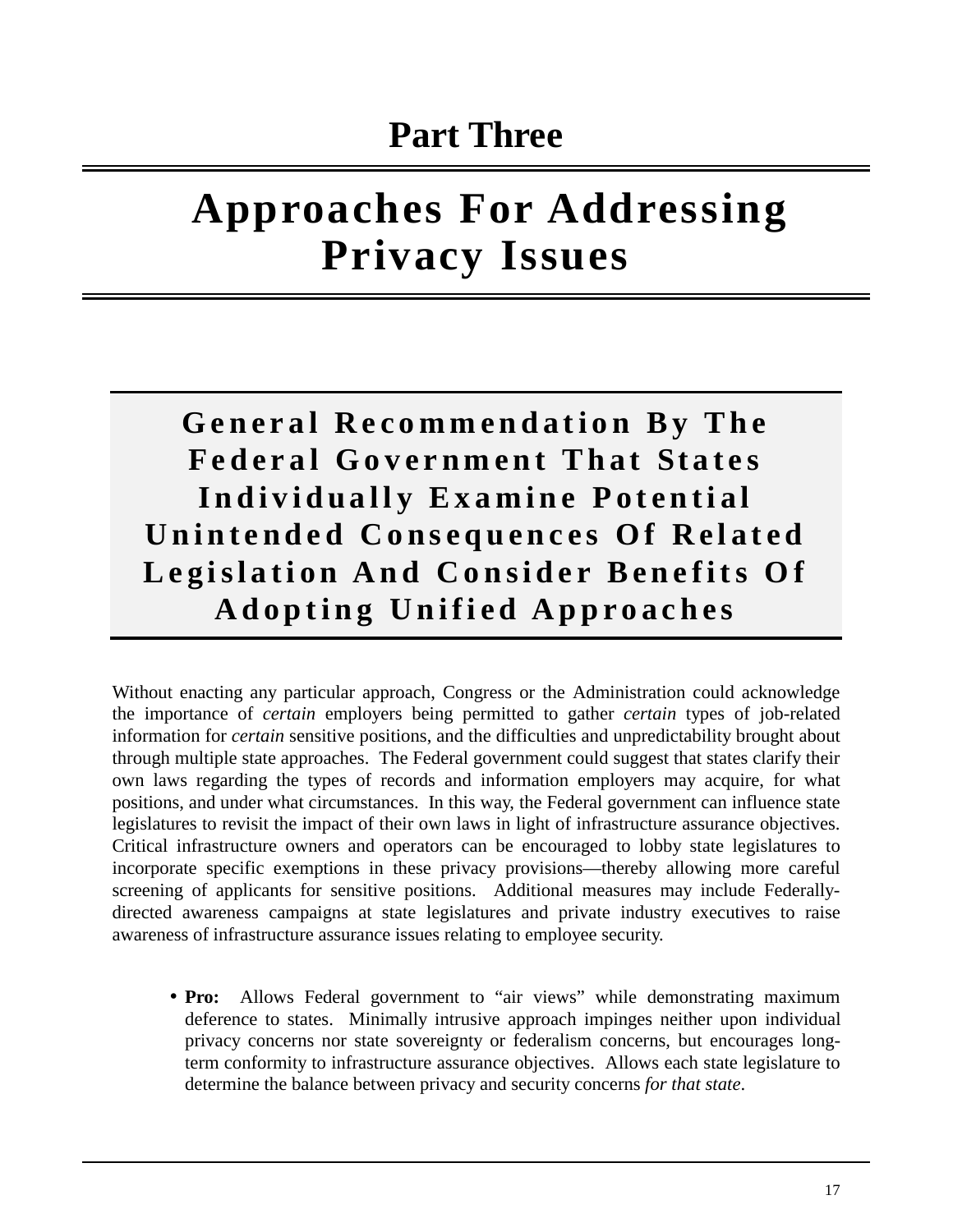• **Con:** Unlikely to result in meaningful change absent more specific guidance backed by statute or regulation. Retains geographical differences between laws governing electronic data transmissions — resulting in lack of uniformity between the states with respect to "rules of the road" for information conveyed across state lines. Difficulty of achieving compliance with laws across more than 50 different jurisdictions may discourage owners and operators from seeking information they might otherwise be entitled to receive. Leaves legislative "spadework" to infrastructure owners and operators -- but they are unlikely to rally at state and local levels for what may be perceived as an unpopular cause.

## **Federal Government Points Out Benefits Of States Voluntarily Adopting Minimal Consensual "Baseline" For Acquisition Of Background Information, At Least For Owners And Operators Of Critical Infrastructures**

Congress and the Administration can acknowledge the importance of allowing critical infrastructure owners and operators to acquire sensitive background information for certain employment positions through consent of the employee or applicant. Assuring nationwide availability of a consensual "baseline" would represent a reasonable compromise between employees' privacy concerns and the security needs of owners and operators of critical infrastructures. This approach would allow implementation by the states in a narrow or broad manner — they could make legitimate, job-related information available to a broad or narrow class of employers, for a broad or narrow set of positions.

- **Pro:** This approach is minimally intrusive as most of the states already achieve this "baseline" under current law. Recognizes benefits of uniformity and importance of screening for employees in sensitive positions in critical infrastructures, while allowing state lawmakers to achieve balance based on regional values. Such an approach would allow the Federal government to point to the benefits of a predictable nationwide climate governing employer-employee relationships in this area, particularly where electronic record checks could one day be the norm.
- **Con:** Will fail to achieve uniformity.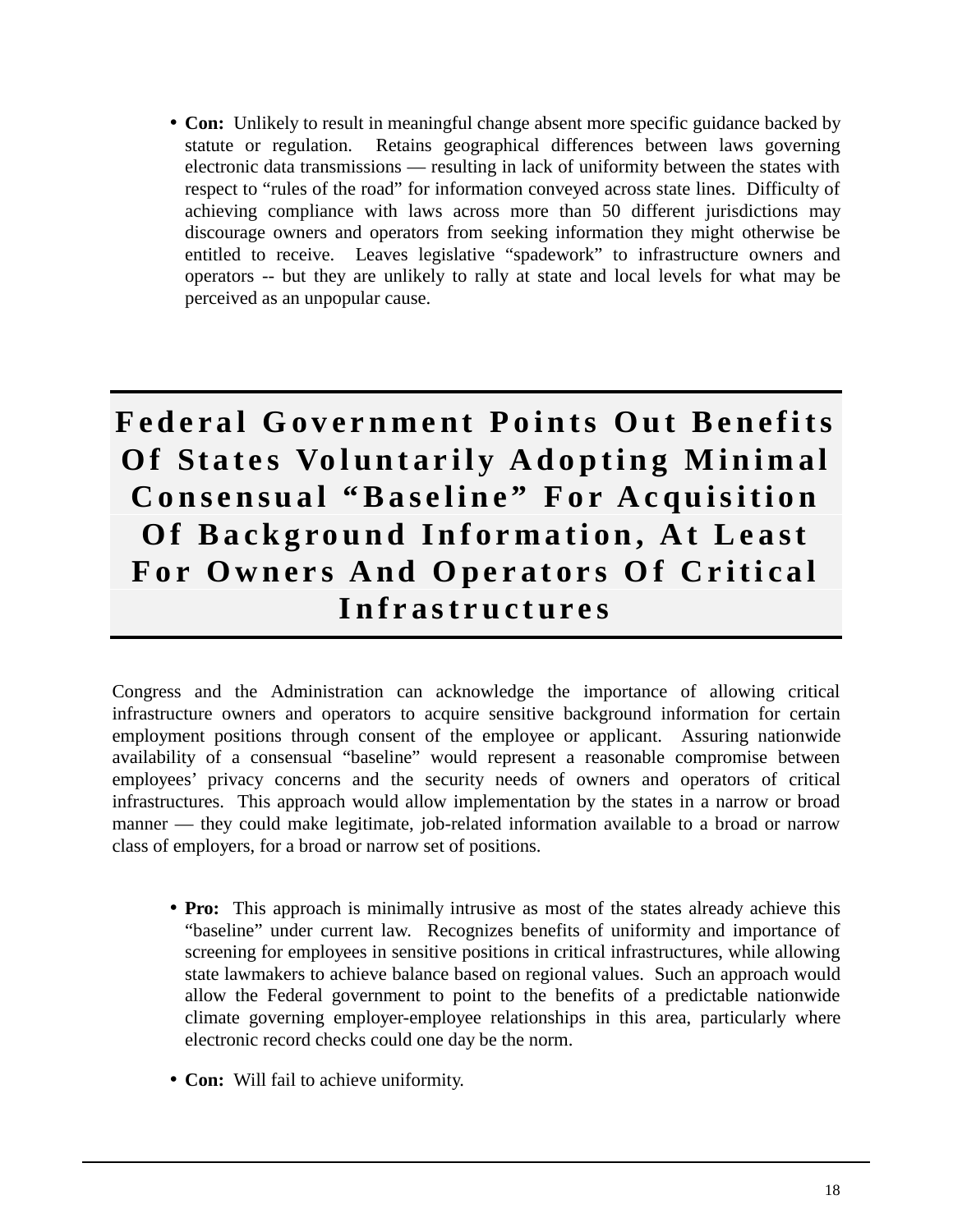## **The Administration Can Name A Panel To Consider Best Approach To Achieving Legislative Balance Between Security Needs And Privacy Interests**

The Administration can form a study panel constituted to adequately represent Federal, state, and local government interests, as well as private sector representatives of labor and management, to consider a balance between security needs and privacy interests. The study panel can be tasked to consider, among other things, some of the concerns and equities raised in this paper (e.g., balance between privacy and security concerns, employee and employer equities, and state and Federal interests). The balance they strike may be reflected in form of a general statement of objectives, or perhaps a model privacy statute or uniform law for states to consider. They may decide to issue a call for partially or wholly preemptive Federal legislation.

- **Pro:** Relatively unintrusive process, can be implemented with limited resources. Promotes open and balanced dialogue between numerous interested parties, and implementation by legal experts. Enhances awareness and broadens participation in the process. Allows careful consideration and crafting of recommendations.
- **Con:** Defers serious resolution of the issue indefinitely.

## **Congress And The Administration Can Recommend Narrow Amendments To** *Federal* **Privacy Laws To Serve As Model For State Legislative Reform**

The Federal government can identify potential security-privacy shortfalls in existing Federal legislation and recommend modest changes while at the same time demonstrating to state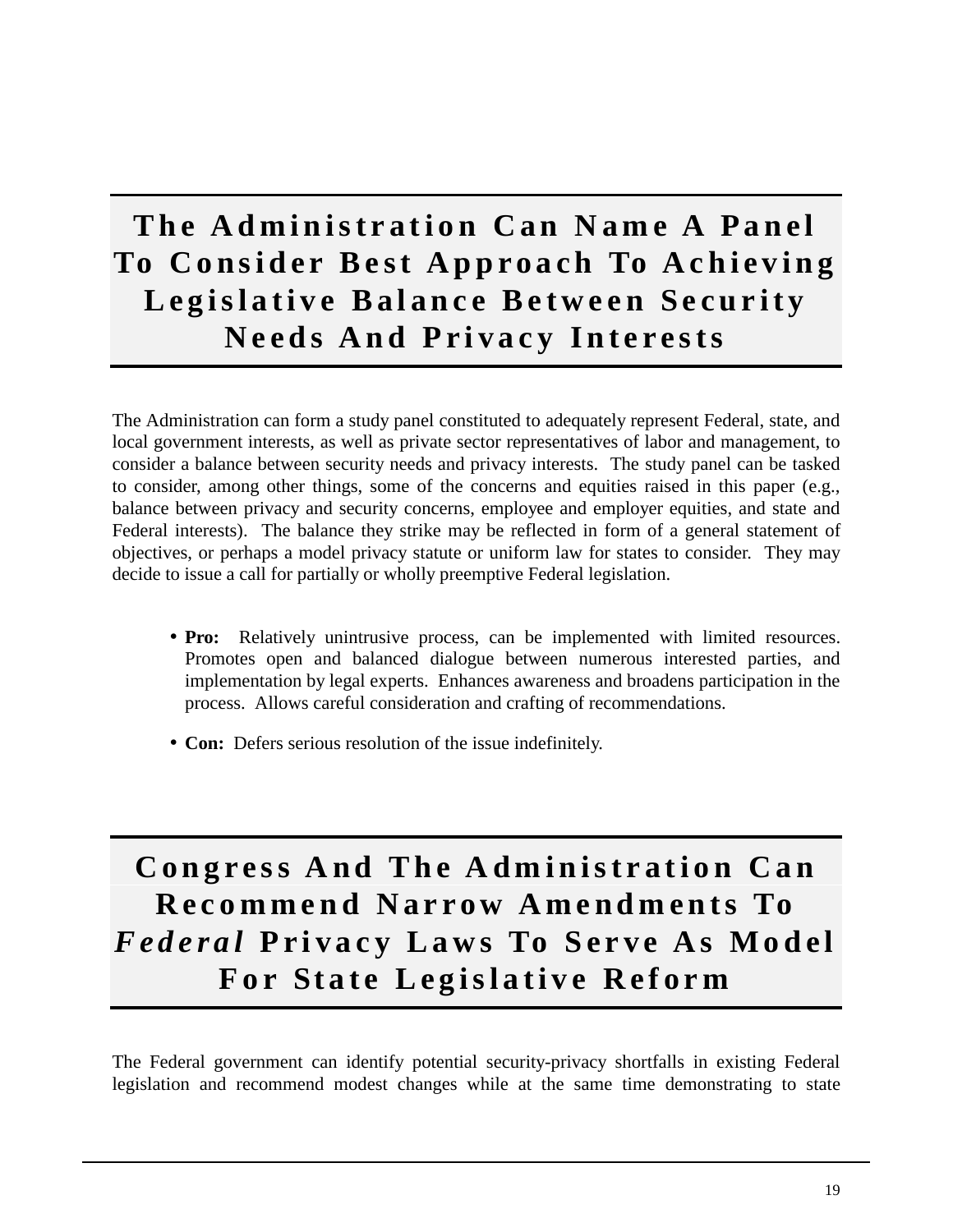legislatures and owner-operators some of the benefits to be derived from reconsideration of legislation in light of infrastructure assurance objectives.

- **Pro:** Offers specific guidance to Congress to promote immediate action and discussion without need to await findings of study group. Offers useful example to states while at the same time respecting comity concerns.
- **Con:** Unlikely, on its own, to enhance uniformity. Could even promote further diversity by encouraging individualized state approaches.

## **The Administration Can Recommend Limited Congressional Preemption Of State Privacy Laws To Accommodate Data Collection Needs**

The Administration can recommend that Congress consider the propriety of establishing a mandatory information collection and dissemination "baseline" with which relevant state privacy legislation must comport, thereby assuring owners and operators the ability to perform the equivalent of "background checks" on employees or prospective employees occupying certain sensitive positions. This might be accomplished, for example, through Congressional findings equating certain positions of employment within the critical infrastructures with Federal government positions that require security clearances.

- **Pro:** This approach would set a standard for privacy across all fifty states at the level required for infrastructure protection. It would tend to unify existing practices thus increasing predictability for business.
- **Con:** Congressional support is unpredictable if not unlikely. It is not clear that infrastructure owners and operators would be willing to shoulder additional expense associated with background checks absent subsidies or incentives unless they were in their own vested business interests. This approach may be polarizing in new and unfamiliar ways.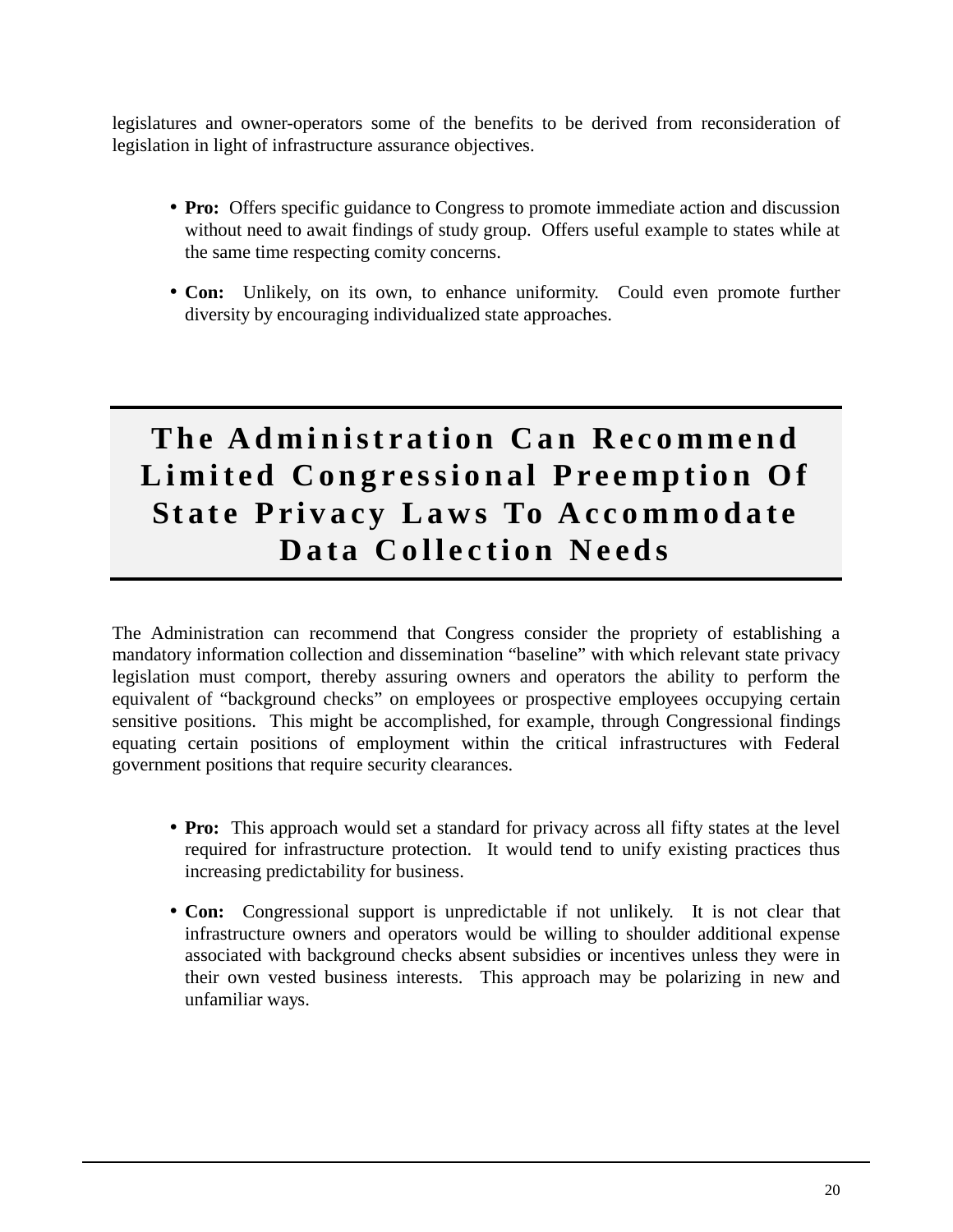## **Part Four**

# **Conclusions**

Employers have a valid interest in acquiring information about current and prospective employees. This is certainly true of owners and operators of critical infrastructures—particularly with respect to employment in certain sensitive positions. Recently, however, the prevailing concerns of state and Federal lawmakers has been to solidify other valuable intereststhose of employee privacy. And while the Federal government has been the traditional arbiter of concerns relating to the national security, concerns relating to individual privacy are the traditional province of the States. The Administration and Congress should proceed cautiously to insure that a proper balance is struck between security and privacy concerns, a balance respecting the authority of the Federal and state governments. One way to achieve such a balance may be to allow greater employer access to job-related background information (criminal history, credit, past employment) for specific types of positions, while also ensuring that appropriate procedures are in place to allow employees to be certain of the accuracy and fair use of such information.

### **Diversity of State and Federal Law**

A diversity of interests have given rise to varied state and Federal approaches to the acquisition and use of personal information for employment purposes (e.g., criminal history, credit, employment). These approaches often reflect regional values—but have resulted in a disparate framework for the nation. This creates complications for employers whose own operations may span several jurisdictions, or who may wish to inquire about employees who have themselves lived in a number of states. It is not vital to advocate resolution of these uncertainties for all employers and all job positions. Rather, the Federal government should only seek to make predictable procedures available for employers seeking to fill positions of high sensitivity within the critical infrastructures.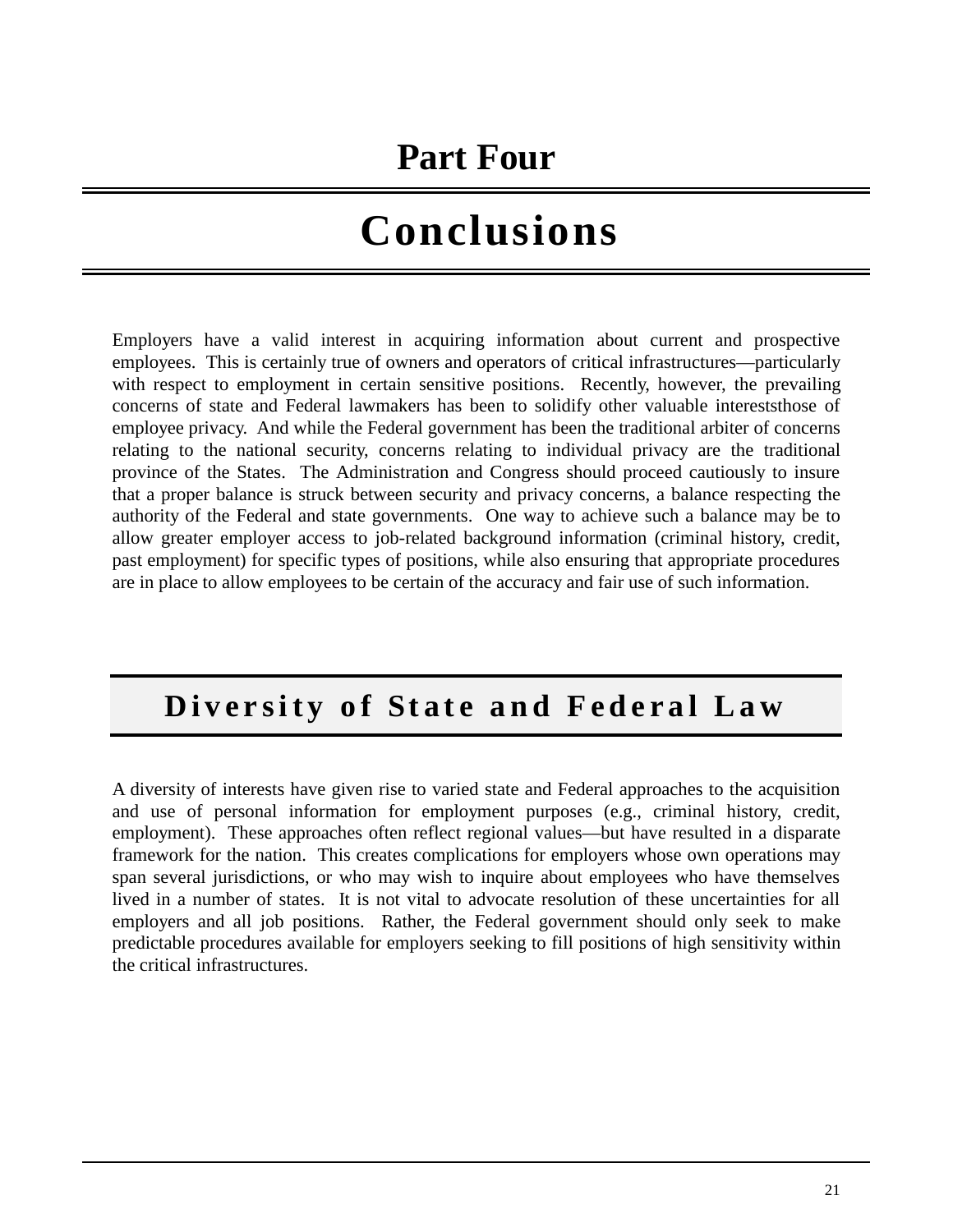## **Insider Threats to the Critical Infrastructures**

The Federal government recognizes that insofar as the critical infrastructures may provide attractive targets to physical and cyber attack, the owners and operators and their employees may be, in some instances, the first and only line of defense. This fact suggests that some of the positions held within the critical infrastructures may be relevant if not vital to national security. The Federal government would not likely fill a position of such gravity without conducting a background investigation, and would likely keep that information current. Some owners and operators of critical infrastructures, however, are prevented by the operation of state and Federal laws from taking analogous protective measures. Impediments to background inquiries have been put in place in the service of other interests—privacy, fair employment, post-conviction rehabilitation—without necessarily having taken into account the relatively novel concerns of infrastructure assurance. Similarly, the exemptions to those impediments are legislative responses to a different though often related set of concerns. Infrastructure assurance objectives may be achieved in some instances through minor modifications to the exemptions.

## **Employee Screening Procedures**

The current practice of the Federal government is to conduct routine reinvestigations into employee backgrounds at regular intervals after the initial screening for many of its sensitive employment positions. General baseline principles for collecting and using criminal history, credit, polygraph and other types of information identified here can apply equally to initial hiring as well as to the subsequent "updating" of relevant, job-related information on an employee.

Such conclusions do not represent a mandate or endorsement of any particular employee screening or reinvestigation practice. It is far better to establish a consensual baseline between *certain* employers and *certain* applicants for sensitive employment. This baseline would serve to merely make available to a potential or current employer relevant job-related information, to be used in a manner consistent with prevailing law, upon consent of the applicant.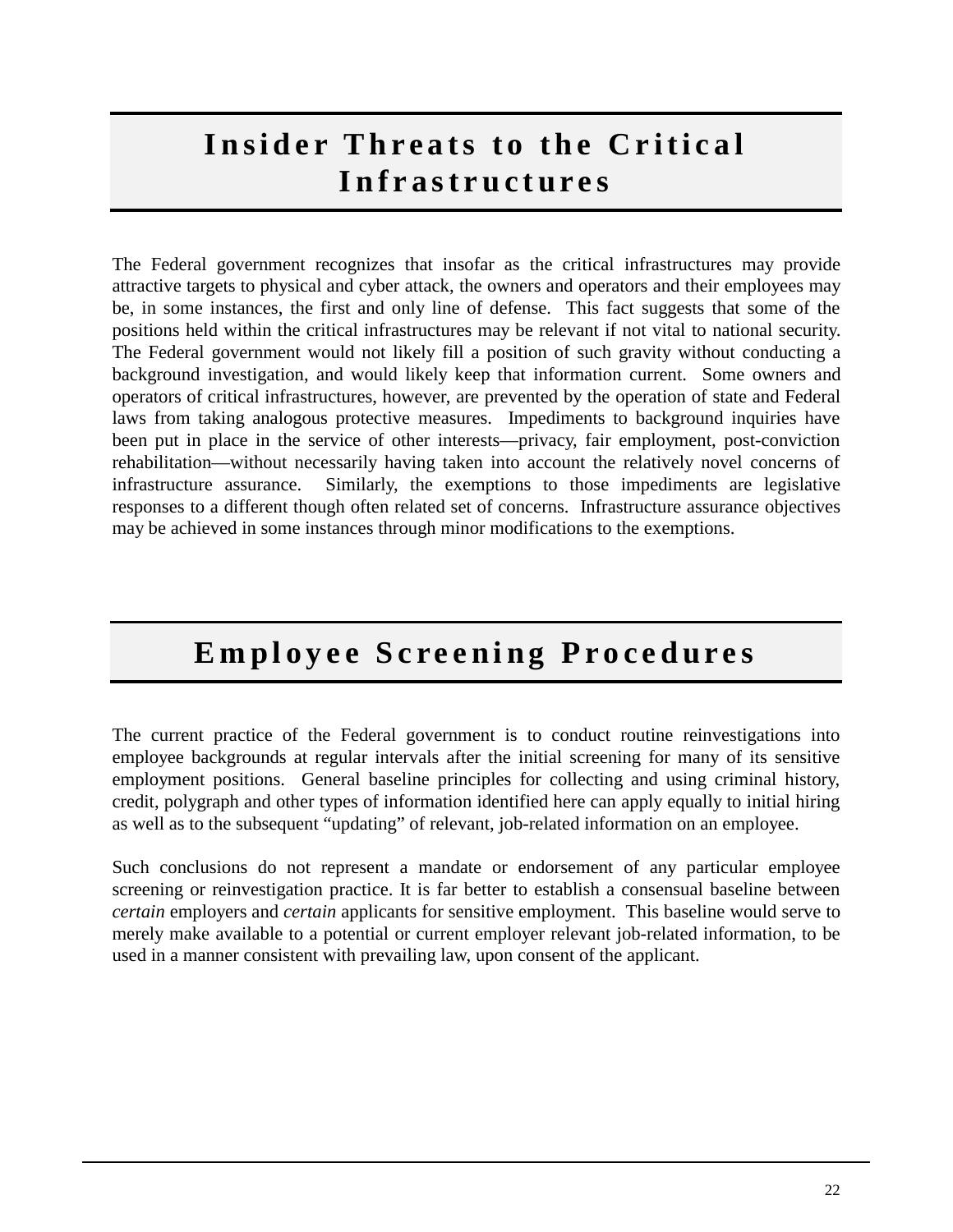## **Fair Information Practices**

It is very important to observe fair information practices in any aspect of these issues bearing on privacy and information sharing.<sup>42</sup> Fair information practices are at the foundation of Federal legislation such as the Fair Credit Reporting Act and the Privacy Act of 1974. Fair information practices are principles for collection, use and dissemination of information which should be considered by both Federal and state governments when drafting laws dealing with personal information.

## **Advocating a "Consensual Baseline" Approach**

It may be appropriate to raise to state legislatures and to Congress the possibility that existing privacy laws may unduly hinder attempts by certain employers to take legitimate security precautions—precautions that may otherwise be justified in light of national security and economic concerns. Ideally, lawmakers would want to reexamine existing legislation and take into account these security concerns in the future. Naturally, careful consideration of all of the interests at stake should be given before striking an appropriate balance of those interests in law. Consideration should also be given to the benefits of uniformity among the states in this area.

Under such circumstances, an appropriate "baseline" might be constructed around employeremployee consent, whereby an applicant for certain sensitive positions within the critical infrastructures might grant, upon request, third party access to documents (under conditions that reflect fair information practices). This is an approach currently in place in several states, but a

 $\overline{\phantom{a}}$  $42$  Fair information practices are a set of global principles that define fair procedures for the collection and use of personal information. Personal information is any information that can be associated with an identifiable individual. These principles are the basis for all federal privacy laws and are reflected in the Clinton Administration policies for the Global Information Infrastructure. Fair information practices include the following principles:

The information collected should be clearly relevant to the purpose for which it is being collected;

<sup>•</sup> People must be able to learn what personal information is in their records and how the information is being used. There should be no secret systems;

<sup>•</sup> People must be able to inspect their records and correct any errors;

<sup>•</sup> Personal information should not be collected for one purpose and used for other purposes without the individual's knowledge and consent; and

Organizations that create, maintain, use or disseminate records containing personal information must assure the reliability of the information for its intended use and must ensure that the information is protected against misuse. Fair Information Practices were developed in 1973 by a Advisory Committee to the Department of Health, Education & Welfare (now HHS), chaired by Dr. Willis Ware.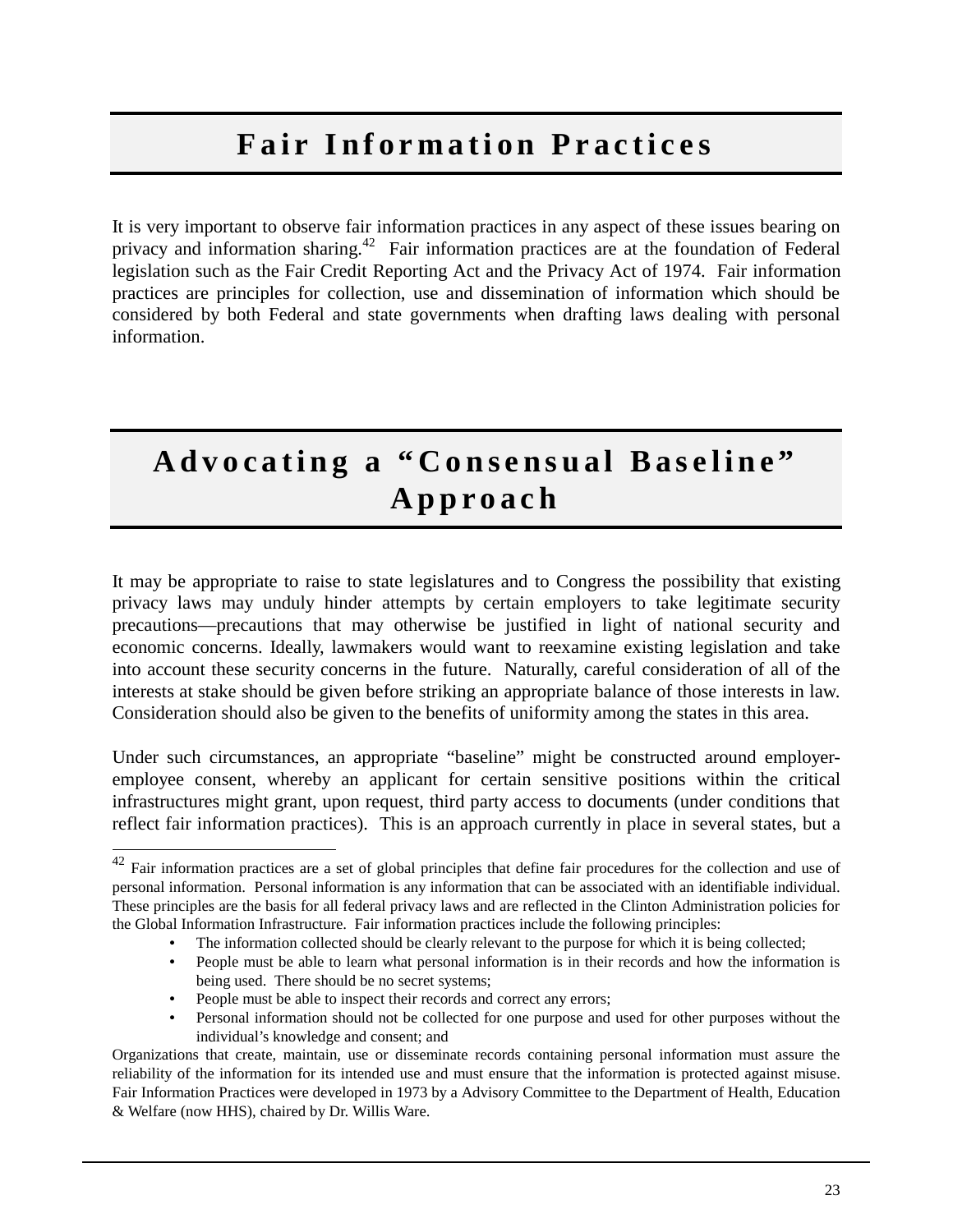few states do not allow for individuals—much less third parties—to obtain copies of certain types of information. As a first step, states should allow individuals to obtain copies of their records and allow employers to request that employees provide relevant information when applying for certain sensitive positions within the critical infrastructures.

## **Privacy-Security Study Group**

A baseline of consent across U.S. jurisdictions will provide a degree of uniformity and consistency currently absent from employee screening laws. But this paper does not account for the role of labor unions and collective bargaining, the trend toward increased availability of personal information via the Internet, nor many of the other practical, financial or legal issues involved in the employee-employer relationship. A comprehensive study of these issues would best be performed by a study body of relevant professionals—lawyers; labor and management representatives; privacy advocates; Federal, state and local government representatives. They could explore the issues identified in greater depth in order to make findings and recommendations for the further modification of Federal and state legal regimes governing this area.

Ideally, the Attorney General could be directed to convene such a study group charged to address, among other related issues, the following:

- Identify current Federal and state legislation that may impede owners and operators of critical infrastructures from obtaining job-related background information on job applicants and current employees for sensitive positions (under conditions similar to those by which, for example, the Federal government obtains information before issuing security clearances);
- Identify other potential impediments to a private background investigation process (e.g., practical difficulties in obtaining criminal history information, financial issues, influence of collective bargaining agreements, etc.);
- Identify individual privacy and civil liberties issues implicated by a private background investigation process and existing legal protections for those interests;
- Analyze whether there are gaps in authority with respect to availability, collection, or dissemination of information relevant to an employee's suitability for a sensitive position, or protection of personal privacy interests that should be filled by legislation;
- Analyze the current tort litigation climate and its influence on employer-employee relations taking into account recent trends in legislation;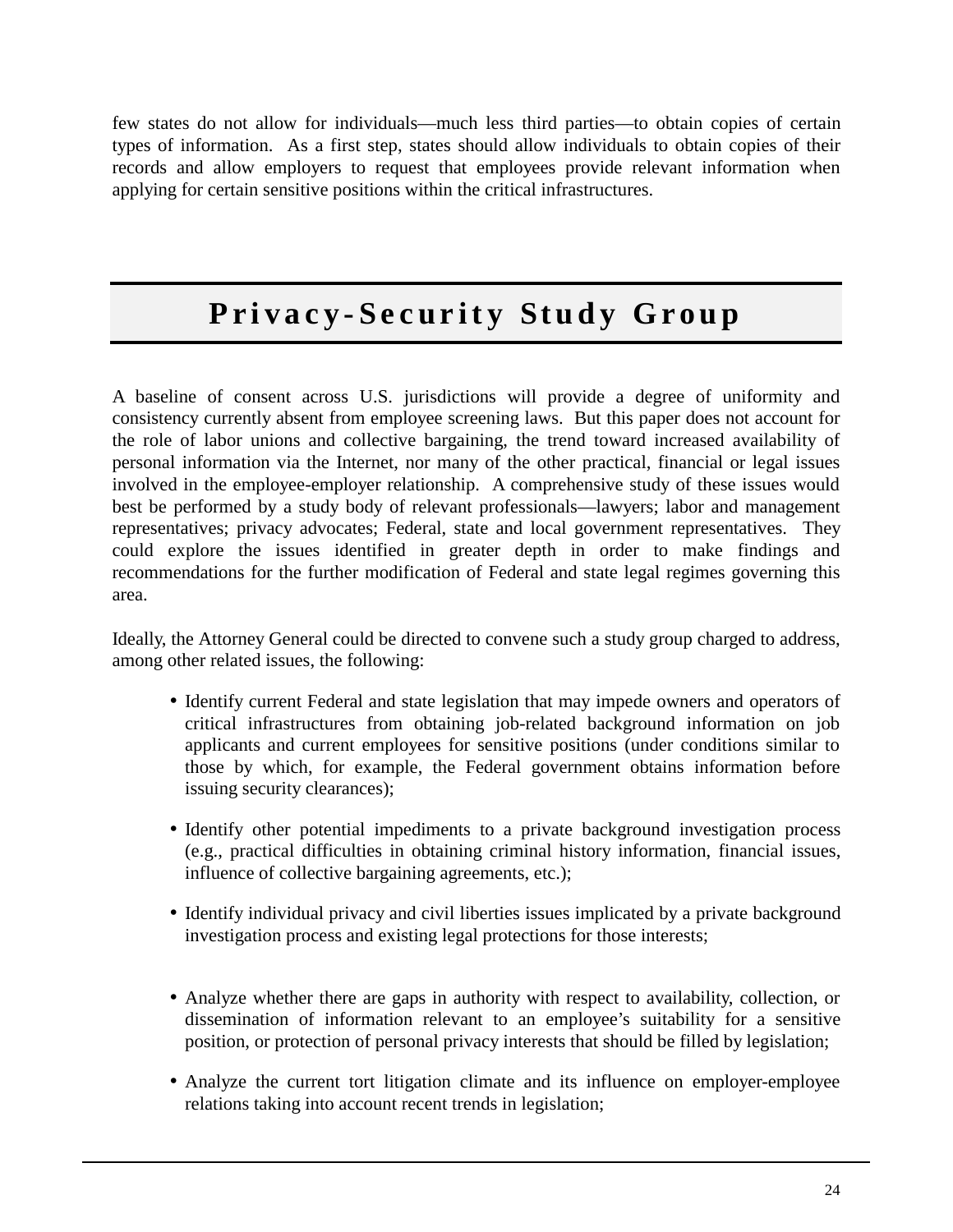- Make recommendations to enable a private background investigation process that strike the appropriate balance between all of the stakeholders, taking into account:
	- $\triangle$  federalism concerns:
	- privacy interests;
	- ♦ civil rights/fair employment practices;
	- labor law:
	- ♦ tort liability;
	- ♦ fair information practices;
	- ♦ financial issues and other practical impediments.
- Specifically delineate the infrastructures and positions to which such recommendations may apply;
- Consider the propriety of producing model state legislation, or (if perceived as necessary under the circumstances) partially preemptive Federal legislation reflecting vital national security interests.

## **Illustrative Amendments to Federal Legislation**

Given an adequate opportunity to review all the laws that are implicated by this issue, fairly specific recommendations for legislative reform may follow. But more modest changes can bring some degree of relief, and can illustrate the benefits of reconsidering prevailing laws in light of infrastructure assurance objectives. One statute in particular represents an example of the type of change a study body may suggest. This statute is the Employee Polygraph Protection Act (EPPA). The EPPA broadly prohibits private employers from subjecting employees to polygraph examinations. The statute also provides, however, some narrow exemptions. Included in the exemptions are employers who are in the business of providing security services for the protection of certain types of enumerated facilities, many of which are part of critical infrastructures.

In fact the current Department of Labor regulations implementing the EPPA appear to include all of the critical infrastructures within the scope of the exemption. $43$  Through the operation of this exemption, for example, employers who provide employees to install alarm systems at electric power facilities may administer polygraphs to those employees under the limited conditions

 $\overline{\phantom{a}}$  $^{43}$  See 29 C.F.R. Part 801.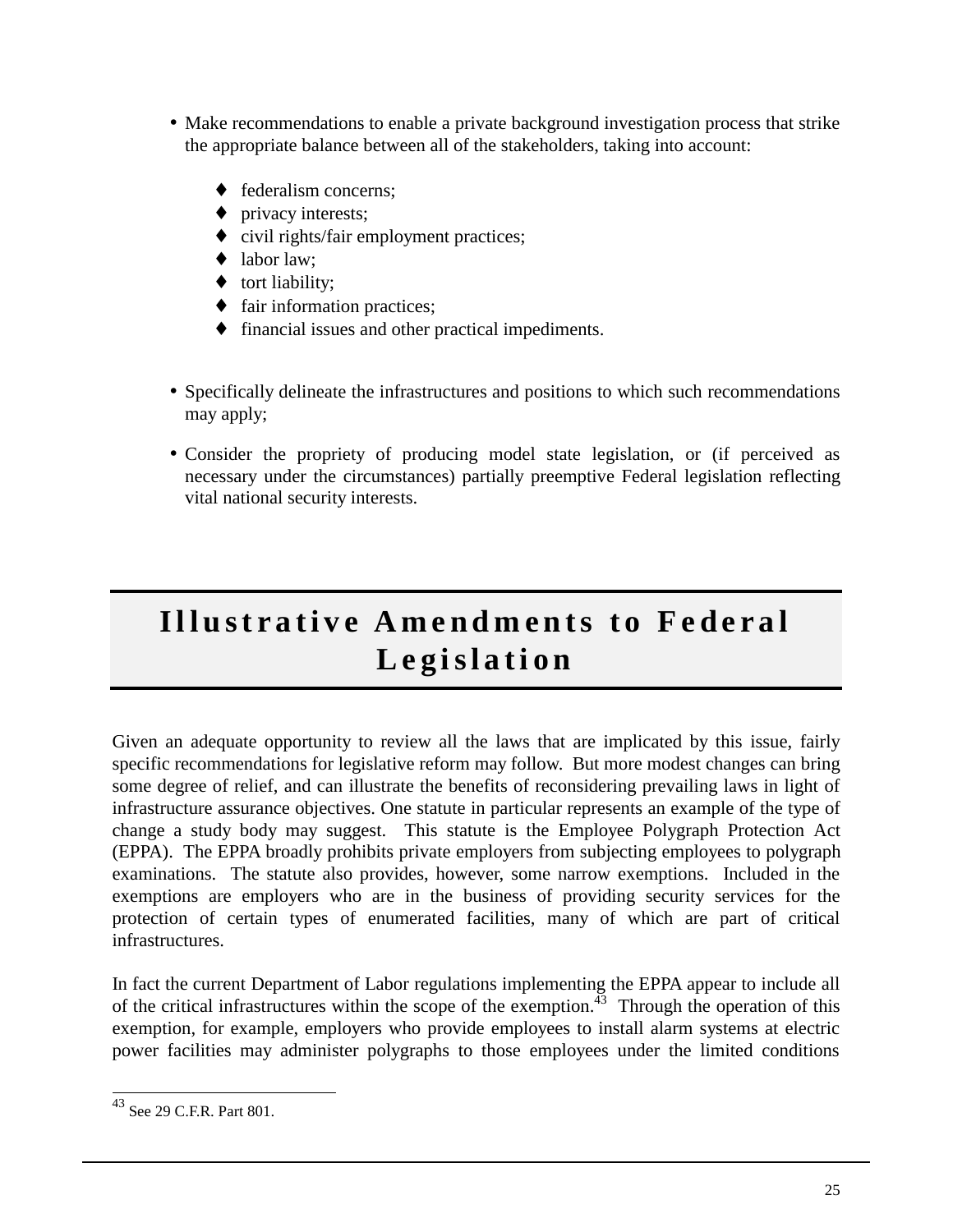described in the Act. Interestingly, however, under current wording, an employer responsible for providing analogous "cyber" security services—such as the installation of firewalls or other protective technologies—appears not to be able to take similar precautions.

Research to date has shown that some distinctions—such as those between physical and information security—often break down where infrastructures are highly interdependent and where threats can be physical, cyber or both. Amendments could be made to the EPPA to include within the scope of its exemptions those who are in the business of providing information security services. (*See* Appendix A). Such amendments do not make it incumbent upon covered employers to polygraph employees, but merely allows them to do so to the extent permitted under applicable state law. $44$ 

The insider threat is as important an issue as it is difficult to address. It is important to emphasize the importance of linking these efforts to other efforts, such as international policies, standards, and training and education, which also may touch on potential problems arising from an unfortunate but potentially significant insider threat.

 $\overline{\phantom{a}}$ 

<sup>&</sup>lt;sup>44</sup> The proposed amendments shown in Appendix A would include under the EPPA's exemptions most of the critical infrastructures and would also be an important step in amending extant legislation to reflect the growing importance of information security alongside physical security. However, the potential limitations to the effectiveness of such a revision further indicate the need for a careful study of these issues. The EPPA provides only limited preemption of state legislation. States remain free to create more restrictive exemptions and thus broadening the federal exemptions may leave state coverage unchanged. Nonetheless, the EPPA affords an important opportunity for Congress to demonstrate to state lawmakers its concern over information security, particularly as implemented within the critical infrastructures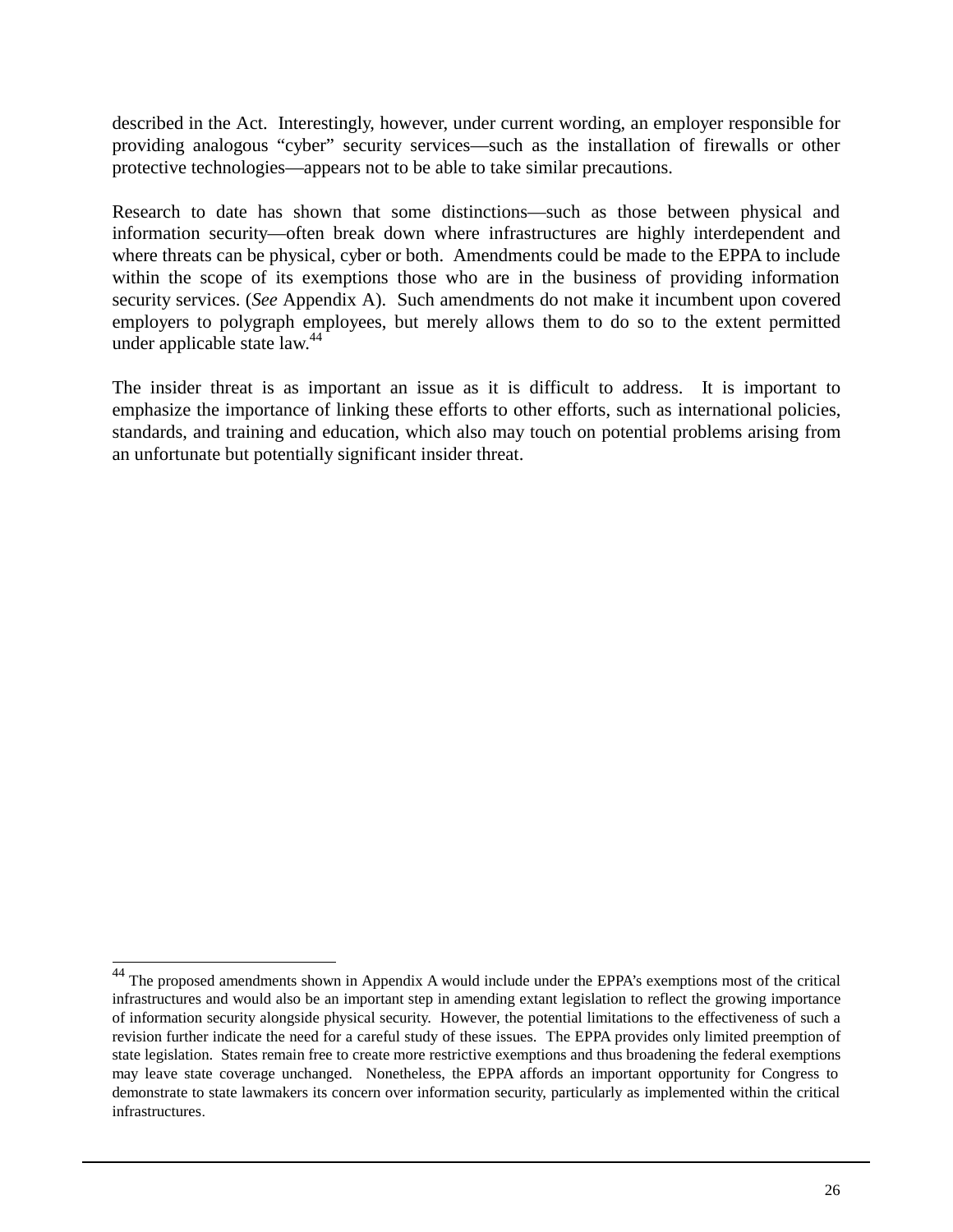## **Appendix A**

# **Proposed Amendment to EPPA**

[Summary of 29 U.S.C. 2001-2009; Employee Polygraph Protection Act, incorporating proposed revisions to section 2006(e).]

#### **Section 2001. Definitions**

Section 2001 defines "lie detector" to include a "polygraph, deceptograph, voice stress analyzer, psychological stress evaluator, or any similar device (whether mechanical or electrical) that is used . . . [to] render a diagnostic opinion regarding the honesty or dishonesty of an individual."

#### **Section 2002. Prohibitions on lie detector use**

Section 2002 makes it unlawful for any employer in interstate commerce to (1) "require, request, suggest or cause" an employee or prospective employee to take or submit to a lie detector test; (2) to "use, accept, refer to or inquire concerning" the results of "any lie detector test of any employee or prospective employee"; (3) to discharge, discipline or otherwise discriminate against an employee or prospective employee for refusing to take the test or on the basis of the results of such a test; or (4) to discharge, discipline or otherwise discriminate against an employee or prospective employee for exercising rights under this section.

#### **Section 2003. Notice of protection**

Section 2003 requires the Secretary of Labor to produce and distribute, and for employers to post, summaries of the pertinent provisions of this chapter in conspicuous places.

#### **Section 2005. Enforcement provisions**

Section 2005 allows the Secretary of Labor to assess penalties of up to \$10,000. The Secretary may bring suit to restrain violations. This provision also permits employees a private right of action to recover damages and seek reinstatement. It expressly disallows employee waiver of any of the provisions of the chapter.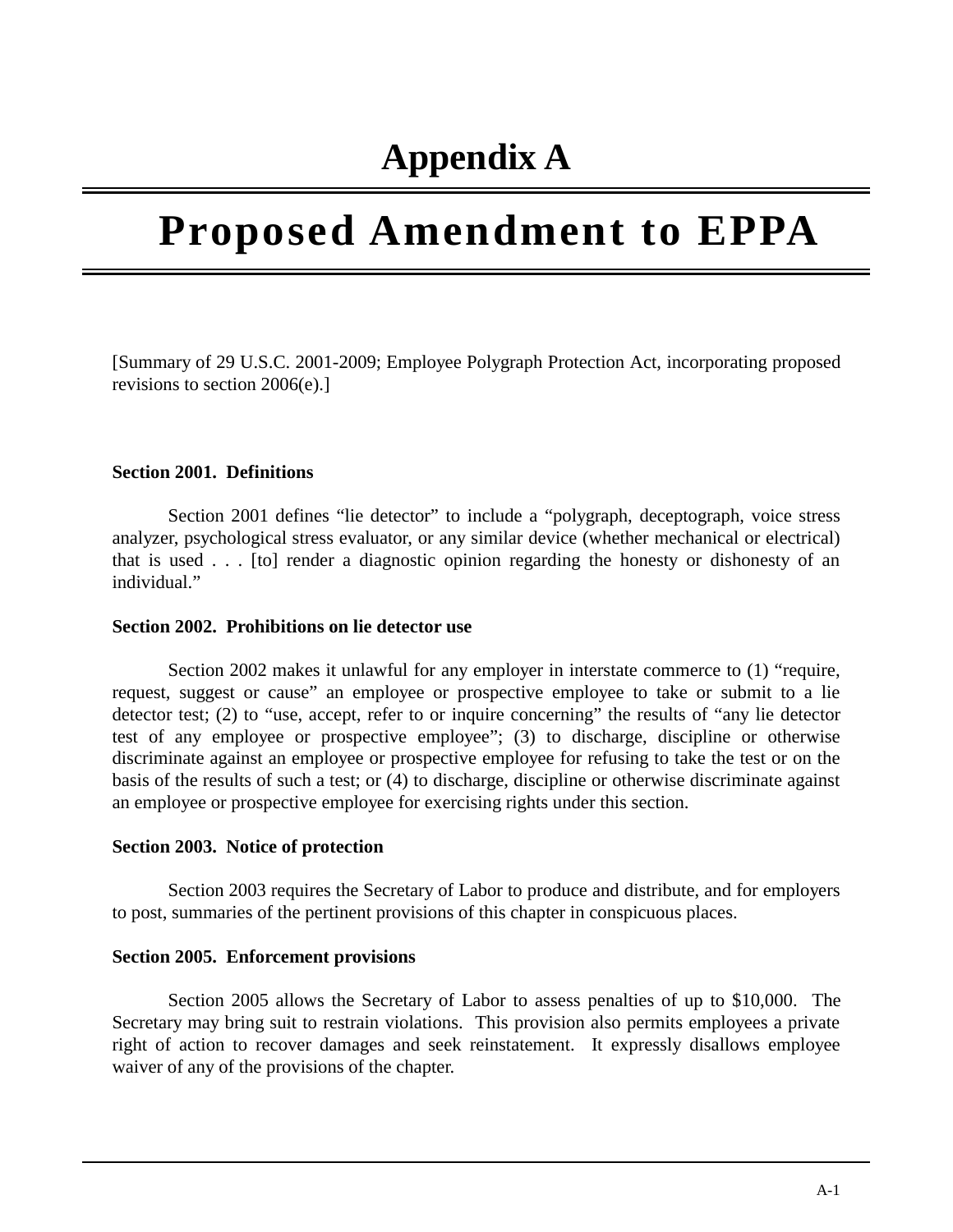#### **Section 2006. Exemptions**

Section 2006 makes the chapter inapplicable to (a) federal, state or local government employees, and to (b) certain DoD, DOE, intelligence community, and FBI contractors. It also *permits* an employer to ask an employee to submit to an examination if it is offered (d)(1) in connection with an ongoing investigation; (d)(2) if the employee had access to the property that is the subject of the investigation;  $(d)(3)$  if the employer reasonably suspects the employee was involved; and (d)(4) the employer complies with procedural requirements, such as providing prior written and signed notice of the offense under investigation, an estimation of the resulting loss or damage, and a statement describing the basis of the employer's reasonable suspicion.

Section 2006(e) contains an exemption for providers of security services

\* \* \* \* \*

e) Exemption for security services

(1) In general

Subject to paragraph (2) and sections 2007 and 2009 of this title, this chapter shall not prohibit the use of polygraph tests on prospective employees by any private employer whose primary business purpose consists of providing armored car personnel, personnel engaged in the design, installation, and maintenance of security alarm systems, [*information security personnel*] or other uniformed or plainclothes security personnel and whose function includes protection of--

 (A) facilities, materials, or operations having a significant impact on the health or safety of any State or political subdivision thereof, or the national security of the United States, as determined under rules and regulations issued by the Secretary within 90 days after June 27, 1988, including--

 (i) facilities engaged in the production, transmission, or distribution of electric or nuclear power,

(ii) public water supply facilities,

(iii) shipments or storage of radioactive or other toxic waste materials, and

(iv) public transportation.

 (B) currency, negotiable securities, precious commodities or instruments, or proprietary information.

(2) Access